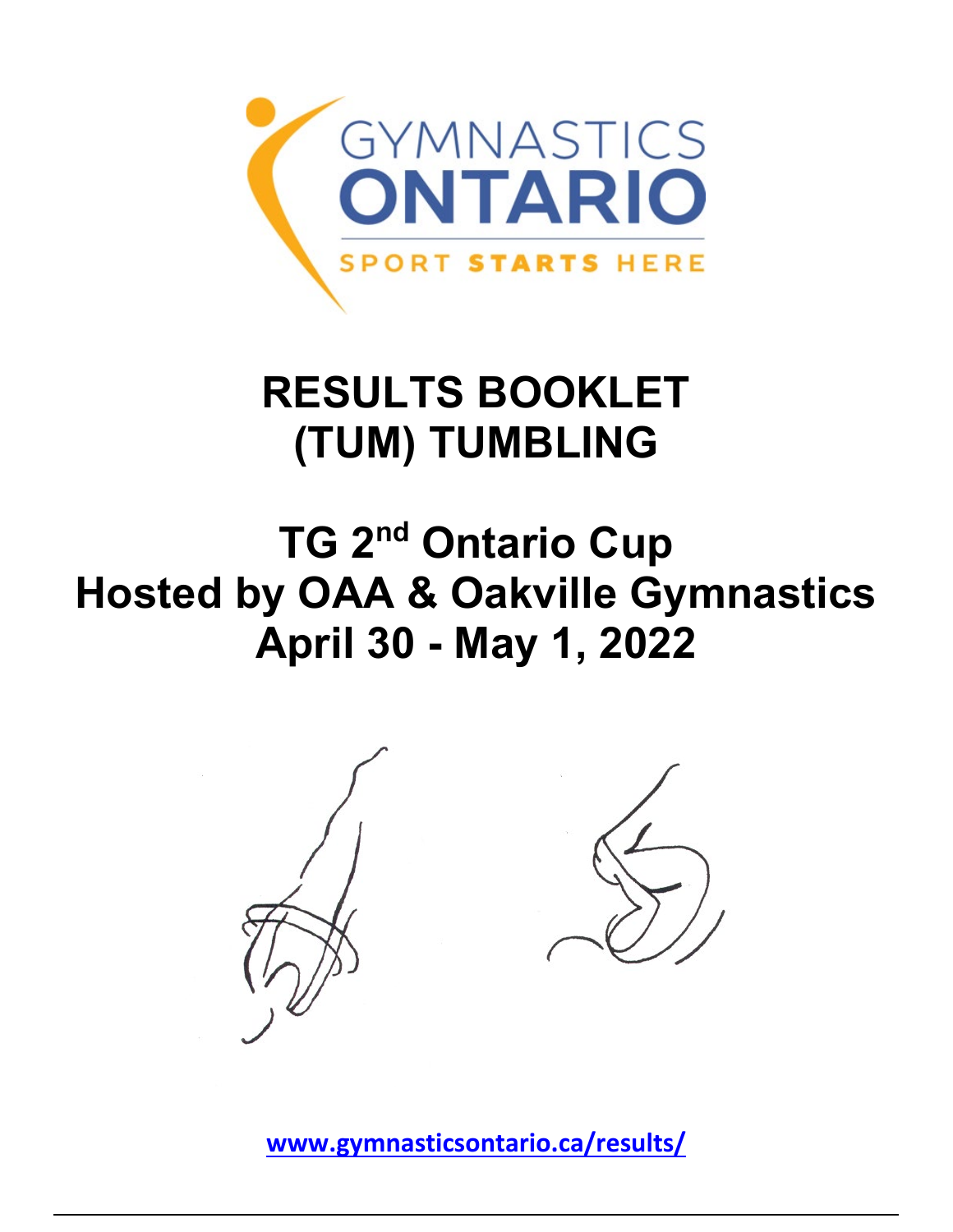



|                |                          |                                        |            |            |            |            |    |     |          |     |                  |        | Page 1          |
|----------------|--------------------------|----------------------------------------|------------|------------|------------|------------|----|-----|----------|-----|------------------|--------|-----------------|
|                | TUM Level 1 - Women 9&10 |                                        |            | E1 E2      | E3         | E4         | E5 |     | Diff Pen | Bon | Sub              | Total  | Posn            |
|                | 1 Alaina Ha              | <b>Rose City Gymnastics</b>            |            |            |            |            |    |     |          |     |                  | 36.900 | $\blacksquare$  |
|                |                          | Pass 1<br>Pass <sub>2</sub>            | 9.2<br>9.2 | 9.0<br>8.9 | 9.1<br>9.1 | 9.3<br>9.0 |    | 0.5 |          |     | 18.300<br>18.600 | 36.900 |                 |
| $\overline{2}$ | <b>Elsa Janzen</b>       | <b>Oakville Gymnastics Club</b>        |            |            |            |            |    |     |          |     |                  | 36.700 | $\overline{2}$  |
|                |                          | Pass 1                                 | 9.4        | 8.9        | 9.0        | 9.1        |    |     |          |     | 18.100           |        |                 |
|                |                          | Pass <sub>2</sub>                      | 9.2        | 9.3        | 8.8        | 8.9        |    | 0.5 |          |     | 18.600           | 36.700 |                 |
|                | 3 Isabella Aldini        | <b>Oakville Gymnastics Club</b>        |            |            |            |            |    |     |          |     |                  | 36,600 | -3              |
|                |                          | Pass 1                                 | 9.2        | 8.7        | 8.9        | 9.0        |    |     |          |     | 17.900           |        |                 |
|                |                          | Pass <sub>2</sub>                      | 9.3        | 8.9        | 9.1        | 9.1        |    | 0.5 |          |     | 18.700           | 36.600 |                 |
|                | 4= Morgan Rogers         | <b>Velocity Sport Inc.</b>             |            |            |            |            |    |     |          |     |                  | 36.100 | $4=$            |
|                |                          | Pass 1                                 | 8.7        | 8.6        | 9.0        | 8.8        |    |     |          |     | 17.500           |        |                 |
|                |                          | Pass 2                                 | 8.8        | 9.2        | 9.1        | 9.0        |    | 0.5 |          |     | 18.600           | 36.100 |                 |
|                | 4= Riley Balance-Hinch   | Quinte Bay Gymnastics Club             |            |            |            |            |    |     |          |     |                  | 36.100 | $4=$            |
|                |                          | Pass 1                                 | 9.0        | 9.1        | 8.8        | 8.8        |    |     |          |     | 17.800           |        |                 |
|                |                          | Pass 2                                 | 9.1        | 8.9        | 8.9        | 8.8        |    | 0.5 |          |     | 18.300           | 36.100 |                 |
| $6 -$          | <b>Grace McFadden</b>    | <b>Oakville Gymnastics Club</b>        |            |            |            |            |    |     |          |     |                  | 36.000 | $6\phantom{1}6$ |
|                |                          | Pass 1                                 | 8.8        | 9.1        | 9.0        | 8.9        |    |     |          |     | 17.900           |        |                 |
|                |                          | Pass 2                                 | 8.8        | 8.8        | 9.1        | 8.8        |    | 0.5 |          |     | 18.100           | 36.000 |                 |
| $\overline{7}$ | <b>Faith Tompkins</b>    | <b>Quinte Bay Gymnastics Club</b>      |            |            |            |            |    |     |          |     |                  | 35.900 | 7               |
|                |                          | Pass 1                                 | 8.9        | 8.7        | 8.9        | 8.5        |    |     |          |     | 17.600           |        |                 |
|                |                          | Pass <sub>2</sub>                      | 8.9        | 9.0        | 8.6        | 8.9        |    | 0.5 |          |     | 18.300           | 35.900 |                 |
| 8              | <b>Ava Pahanich</b>      | <b>Dynamo Gymnastics Center Inc</b>    |            |            |            |            |    |     |          |     |                  | 35.700 | 8               |
|                |                          | Pass 1                                 | 8.5        | 8.7        | 8.6        | 8.7        |    |     |          |     | 17.300           |        |                 |
|                |                          | Pass <sub>2</sub>                      | 8.8        | 9.1        | 9.0        | 8.9        |    | 0.5 |          |     | 18.400           | 35.700 |                 |
| 9 <sup>1</sup> | <b>Kennedy Trousdale</b> | Quinte Bay Gymnastics Club             |            |            |            |            |    |     |          |     |                  | 35.600 | $\overline{9}$  |
|                |                          | Pass 1                                 | 8.7        | 8.8        | 8.9        | 8.6        |    |     |          |     | 17.500           |        |                 |
|                |                          | Pass <sub>2</sub>                      | 8.8        | 8.9        | 8.8        | 8.6        |    | 0.5 |          |     | 18.100           | 35.600 |                 |
|                | 10 Madeline Madott       | <b>Oakville Gymnastics Club</b>        |            |            |            |            |    |     |          |     |                  | 35.100 | 10              |
|                |                          | Pass 1                                 | 8.6        | 8.7        | 8.8        | 8.7        |    |     |          |     | 17.400           |        |                 |
|                |                          | Pass <sub>2</sub>                      | 8.6        | 8.6        | 8.7        | 8.6        |    | 0.5 |          |     | 17.700           | 35.100 |                 |
|                | 11 Riley Smidt           | <b>Markham Gymnastics Club</b>         |            |            |            |            |    |     |          |     |                  | 35.000 | 11              |
|                |                          | Pass 1                                 | 8.5        | 8.5        | 8.5        | 8.5        |    |     |          |     | 17.000           |        |                 |
|                |                          | Pass <sub>2</sub>                      | 8.4        | 8.6        | 8.5        | 8.6        |    | 0.9 |          |     | 18.000           | 35.000 |                 |
|                | 12 Imani Nzomo           | <b>Rideau Gymnastics</b>               |            |            |            |            |    |     |          |     |                  | 34.800 | 12              |
|                |                          | Pass 1                                 | 8.3        | 8.7        | 8.7        | 8.4        |    |     |          |     | 17.100           |        |                 |
|                |                          | Pass <sub>2</sub>                      | 8.6        | 8.5        | 8.6        | 8.6        |    | 0.5 |          |     | 17.700           | 34.800 |                 |
|                | 13 Paisley LaPalm        | <b>Quinte Bay Gymnastics Club</b>      |            |            |            |            |    |     |          |     |                  | 33.800 | 13              |
|                |                          | Pass 1                                 | 8.4        | 8.9        | 8.4        | 8.8        |    |     |          |     | 17.200           |        |                 |
|                |                          | Pass <sub>2</sub>                      | 8.0        | 7.9        | 8.1        | 8.2        |    | 0.5 |          |     | 16.600           | 33.800 |                 |
|                | 14 Andraia Bouchard      | <b>Barrie Kempettes Gymnastic Club</b> |            |            |            |            |    |     |          |     |                  | 31.700 | 14              |
|                |                          | Pass 1                                 | 7.3        | 7.2        | 7.4        | 7.9        |    |     |          |     | 14.700           |        |                 |
|                |                          | Pass 2                                 | 8.2        | 8.1        |            | 8.5 8.3    |    | 0.5 |          |     | 17.000           | 31.700 |                 |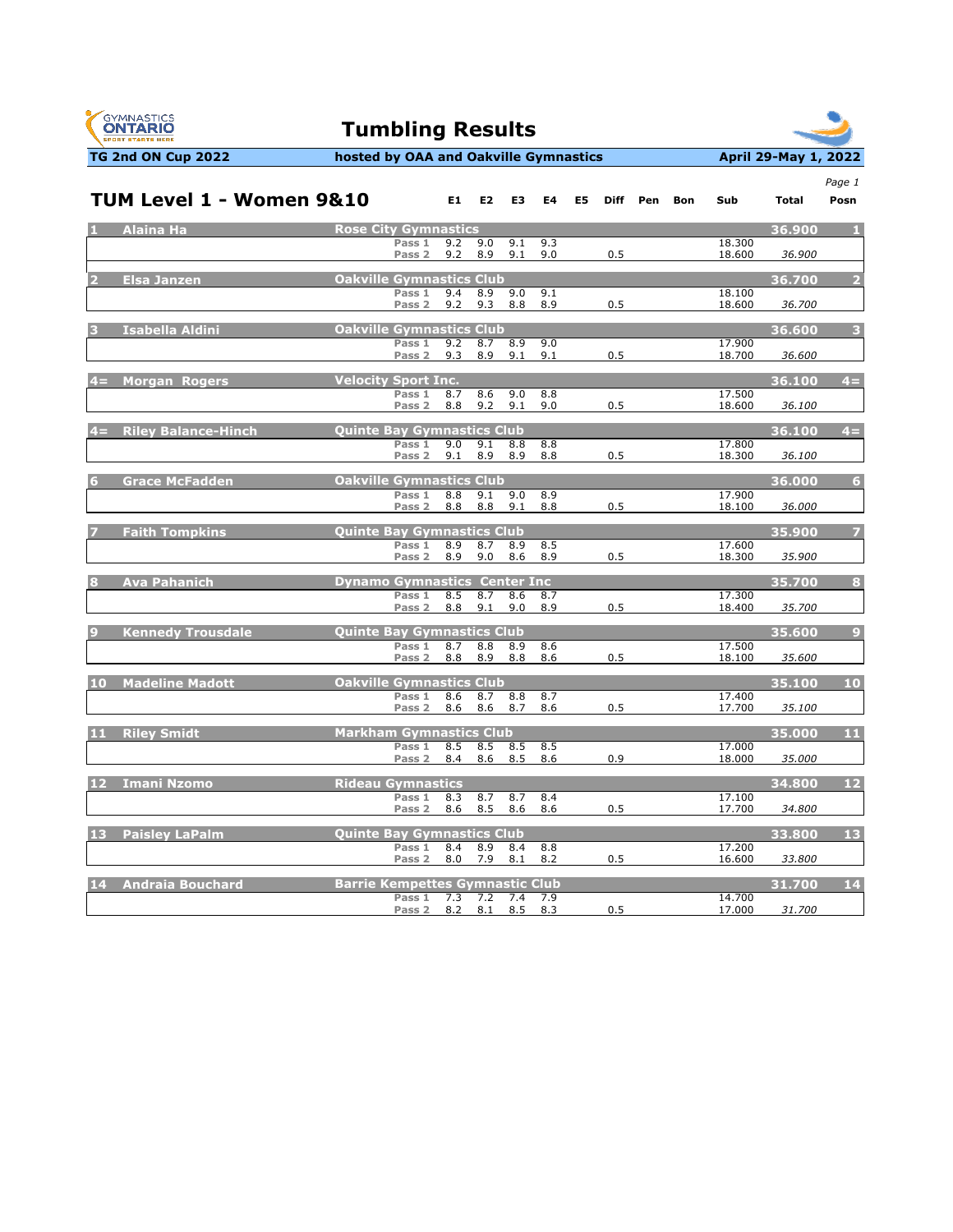





|              |                               |                                             |            |                |            |            |    |     |          |     |                  |              | Page 1                  |
|--------------|-------------------------------|---------------------------------------------|------------|----------------|------------|------------|----|-----|----------|-----|------------------|--------------|-------------------------|
|              | <b>TUM Level 1 - Women 11</b> |                                             | E1.        | E <sub>2</sub> | E3         | E4         | E5 |     | Diff Pen | Bon | Sub              | <b>Total</b> | Posn                    |
|              | <b>Alexandra Kiriakos</b>     | <b>Toronto Premier Gymnastics</b>           |            |                |            |            |    |     |          |     |                  | 37.100       |                         |
|              |                               | Pass 1                                      | 9.1        | 9.1            | 8.9        | 9.1        |    |     |          |     | 18.200           |              |                         |
|              |                               | Pass <sub>2</sub>                           | 8.7        | 9.0            | 9.0        | 9.1        |    | 0.9 |          |     | 18.900           | 37.100       |                         |
|              | <b>Alexis Hosford</b>         | <b>Futures Gymnastics</b>                   |            |                |            |            |    |     |          |     |                  | 36.800       | $\overline{2}$          |
|              |                               | Pass 1<br>Pass <sub>2</sub>                 | 9.1<br>9.0 | 9.2<br>8.9     | 9.2<br>9.0 | 9.1<br>9.1 |    | 0.5 |          |     | 18.300<br>18.500 | 36.800       |                         |
|              |                               |                                             |            |                |            |            |    |     |          |     |                  |              |                         |
|              | <b>Ouinn Butler</b>           | <b>Oakville Gymnastics Club</b>             |            |                |            |            |    |     |          |     |                  | 36.400       | $\overline{\mathbf{3}}$ |
|              |                               | Pass 1<br>Pass <sub>2</sub>                 | 8.9<br>8.9 | 8.8<br>9.0     | 8.9<br>8.5 | 8.8<br>8.9 |    | 0.9 |          |     | 17.700<br>18.700 | 36.400       |                         |
|              |                               |                                             |            |                |            |            |    |     |          |     |                  |              |                         |
|              | <b>Anika Flynn</b>            | <b>Oakville Gymnastics Club</b><br>Pass 1   | 9.0        | 9.0            | 8.9        | 8.7        |    |     |          |     | 17.900           | 36.200       | $\overline{4}$          |
|              |                               | Pass <sub>2</sub>                           | 8.7        | 8.7            | 8.8        | 8.5        |    | 0.9 |          |     | 18.300           | 36.200       |                         |
|              |                               |                                             |            |                |            |            |    |     |          |     |                  |              |                         |
|              | <b>Lauren Erskine</b>         | <b>Oakville Gymnastics Club</b><br>Pass 1   | 9.2        | 9.0            | 9.1        | 8.9        |    |     |          |     | 18.100           | 36.200       | $5\overline{5}$         |
|              |                               | Pass 2                                      | 8.8        | 8.8            | 8.9        | 8.7        |    | 0.5 |          |     | 18.100           | 36.200       |                         |
| $6=$         | <b>Fiona Loeffler</b>         | <b>Oakville Gymnastics Club</b>             |            |                |            |            |    |     |          |     |                  | 36.100       | $6 =$                   |
|              |                               | Pass 1                                      | 9.0        | 9.0            | 8.9        | 8.9        |    |     |          |     | 17.900           |              |                         |
|              |                               | Pass <sub>2</sub>                           | 8.8        | 8.9            | 8.8        | 9.0        |    | 0.5 |          |     | 18.200           | 36.100       |                         |
| $6 =$        | <b>Chloe Ladd</b>             | <b>Rideau Gymnastics</b>                    |            |                |            |            |    |     |          |     |                  | 36.100       | $6 =$                   |
|              |                               | Pass 1                                      | 9.0        | 9.1            | 9.2        | 8.8        |    |     |          |     | 18.100           |              |                         |
|              |                               | Pass <sub>2</sub>                           | 8.7        | 8.7            | 8.8        | 8.9        |    | 0.5 |          |     | 18.000           | 36.100       |                         |
| $\mathbf{R}$ | <b>Lila Harper</b>            | <b>Burlington Trampoline &amp; Tumbling</b> |            |                |            |            |    |     |          |     |                  | 36.000       | 8                       |
|              |                               | Pass 1<br>Pass <sub>2</sub>                 | 8.8<br>8.9 | 8.9<br>8.9     | 8.9<br>8.8 | 8.8<br>9.1 |    | 0.5 |          |     | 17.700<br>18.300 | 36.000       |                         |
|              |                               |                                             |            |                |            |            |    |     |          |     |                  |              |                         |
| 9            | <b>Addison Morel</b>          | <b>Oakville Gymnastics Club</b>             |            |                |            |            |    |     |          |     |                  | 35.600       | $\overline{9}$          |
|              |                               | Pass 1<br>Pass <sub>2</sub>                 | 8.9<br>8.7 | 8.8<br>8.7     | 9.0<br>8.8 | 8.6<br>8.6 |    | 0.5 |          |     | 17.700<br>17.900 | 35.600       |                         |
|              |                               |                                             |            |                |            |            |    |     |          |     |                  |              |                         |
| 10           | <b>Aiko Bradley</b>           | <b>Dynamo Gymnastics Center Inc.</b>        | 8.8        |                | 8.7        |            |    |     |          |     | 17.400           | 35.400       | 10                      |
|              |                               | Pass 1<br>Pass 2                            | 8.7        | 8.7<br>8.8     | 8.9        | 8.7<br>8.7 |    | 0.5 |          |     | 18.000           | 35.400       |                         |
|              |                               |                                             |            |                |            |            |    |     |          |     |                  |              |                         |
| 11           | <b>Sloane McKenzie</b>        | <b>Oakville Gymnastics Club</b><br>Pass 1   | 7.2        | 7.1            | 7.0        | 7.0        |    |     |          |     | 14.100           | 28.800       | 11                      |
|              |                               | Pass <sub>2</sub>                           | 7.2        | 7.2            | 7.2        | 7.2        |    | 0.3 |          |     | 14.700           | 28.800       |                         |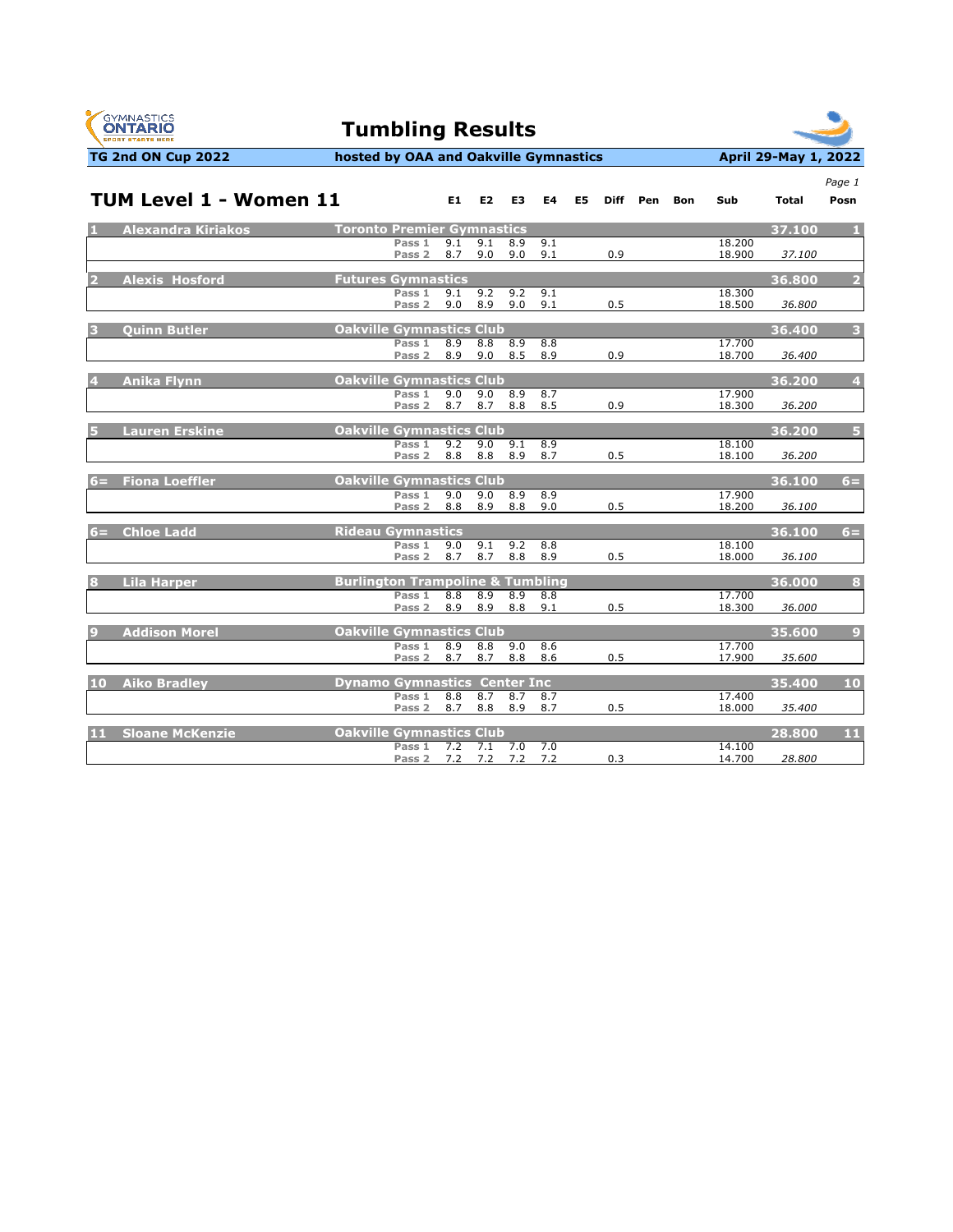



#### **TG 2nd ON Cup 2022 hosted by OAA and Oakville Gymnastics April 29-May 1, 2022**

|                         | TUM Level 1 - Women 12        |                                        |                                | E1 E2 E3   |            | E4         | E5 |     | Diff Pen | Bon | Sub              | <b>Total</b> | Page 1<br>Posn          |
|-------------------------|-------------------------------|----------------------------------------|--------------------------------|------------|------------|------------|----|-----|----------|-----|------------------|--------------|-------------------------|
| $\mathbf{1}$            | <b>Victoria Lopez-Carreon</b> | <b>Oakville Gymnastics Club</b>        |                                |            |            |            |    |     |          |     |                  | 37.400       | $\blacksquare$          |
|                         |                               | Pass 1<br>Pass <sub>2</sub>            | 9.4<br>9.1                     | 9.3<br>9.0 | 9.3<br>8.9 | 9.2<br>8.8 |    | 0.9 |          |     | 18.600<br>18.800 | 37.400       |                         |
| $\overline{2}$          | Veronika Majkowski            | <b>Futures Gymnastics</b>              |                                |            |            |            |    |     |          |     |                  | 37.200       | $\overline{2}$          |
|                         |                               | Pass 1<br>Pass <sub>2</sub>            | 9.3<br>9.3                     | 9.2<br>9.0 | 9.2<br>9.1 | 8.9<br>9.2 |    | 0.5 |          |     | 18,400<br>18.800 | 37.200       |                         |
| $\overline{\mathbf{3}}$ | <b>Sarah Harrison</b>         | <b>Quinte Bay Gymnastics Club</b>      |                                |            |            |            |    |     |          |     |                  | 36.900       | $\overline{\mathbf{3}}$ |
|                         |                               | Pass 1<br>Pass <sub>2</sub>            | 9.2<br>9.0                     | 8.9<br>8.9 | 9.1<br>9.1 | 8.7<br>8.9 |    | 1.0 |          |     | 18.000<br>18.900 | 36.900       |                         |
| 4                       | <b>Jayda Anderson</b>         | <b>OAA</b>                             |                                |            |            |            |    |     |          |     |                  | 36.900       | $\overline{4}$          |
|                         |                               | Pass 1<br>Pass 2                       | 9.2<br>9.1                     | 9.0<br>8.7 | 9.2<br>9.1 | 8.9<br>9.1 |    | 0.5 |          |     | 18.200<br>18.700 | 36.900       |                         |
| 5.                      | <b>Brynn Lessard</b>          | <b>Quinte Bay Gymnastics Club</b>      |                                |            |            |            |    |     |          |     |                  | 36.700       | $5\overline{5}$         |
|                         |                               | Pass 1                                 | 9.2<br>9.2<br>Pass 2           | 8.9<br>9.1 | 9.0<br>9.2 | 8.8<br>9.0 |    | 0.5 |          |     | 17.900<br>18.800 | 36.700       |                         |
| 6 <sup>1</sup>          | <b>Zara Parker</b>            | <b>Markham Gymnastics Club</b>         |                                |            |            |            |    |     |          |     |                  | 36.300       | $6\phantom{1}$          |
|                         |                               |                                        | Pass 1<br>8.8<br>Pass 2<br>8.7 | 8.9<br>8.5 | 8.9<br>8.8 | 8.9<br>8.8 |    | 1.0 |          |     | 17.800<br>18.500 | 36.300       |                         |
| $\overline{7}$          | <b>Abigail Fraser</b>         | <b>Rideau Gymnastics</b>               |                                |            |            |            |    |     |          |     |                  | 36.200       | $\overline{7}$          |
|                         |                               | Pass 1<br>Pass <sub>2</sub>            | 9.2<br>8.7                     | 8.8<br>8.6 | 9.4<br>9.0 | 8.7<br>8.6 |    | 0.9 |          |     | 18,000<br>18.200 | 36.200       |                         |
| $\overline{\mathbf{8}}$ | <b>Kensey Koutroulides</b>    | <b>Quinte Bay Gymnastics Club</b>      |                                |            |            |            |    |     |          |     |                  | 36.100       | 8                       |
|                         |                               | Pass 1<br>Pass <sub>2</sub>            | 8.9<br>9.0                     | 9.0<br>8.9 | 9.0<br>8.8 | 8.8<br>8.8 |    | 0.5 |          |     | 17.900<br>18.200 | 36.100       |                         |
| 9                       | <b>Annika O'Connor</b>        | <b>Pulsars Gymnastics Club</b>         |                                |            |            |            |    |     |          |     |                  | 35.900       | $\overline{9}$          |
|                         |                               | Pass 1<br>Pass <sub>2</sub>            | 9.1<br>8.7                     | 9.0<br>8.4 | 8.9<br>8.7 | 8.9<br>8.4 |    | 0.9 |          |     | 17.900<br>18.000 | 35.900       |                         |
|                         | 10 Iris Fanjoy                | <b>Quinte Bay Gymnastics Club</b>      |                                |            |            |            |    |     |          |     |                  | 35.800       | 10                      |
|                         |                               | Pass 1<br>Pass <sub>2</sub>            | 9.0<br>8.7                     | 9.0<br>8.8 | 8.8<br>9.0 | 8.7<br>8.7 |    | 0.5 |          |     | 17,800<br>18.000 | 35.800       |                         |
|                         | 11 Chloe Hirman               | <b>Oakville Gymnastics Club</b>        |                                |            |            |            |    |     |          |     |                  | 35.600       | 11                      |
|                         |                               | Pass 1                                 | 8.9<br>Pass 2<br>8.8           | 8.8<br>8.9 | 8.6<br>8.7 | 8.8<br>8.7 |    | 0.5 |          |     | 17.600<br>18.000 | 35.600       |                         |
|                         | 12 Adelaide Canning           | <b>Barrie Kempettes Gymnastic Club</b> |                                |            |            |            |    |     |          |     |                  | 33.400       | 12                      |
|                         |                               | Pass 1<br>Pass 2                       | 8.5<br>8.1                     | 8.5<br>8.0 | 8.4<br>8.3 | 8.2<br>8.0 |    | 0.4 |          |     | 16.900<br>16.500 | 33.400       |                         |
|                         | 13 Nia Rafajlovic             | <b>Pulsars Gymnastics Club</b>         |                                |            |            |            |    |     |          |     |                  | 30.900       | 13                      |

**Pass 1** 8.2 8.1 8.5 8.2 16.400 **Pass 2** 7.1 7.1 7.0 7.2 0.3 14.500 *30.900*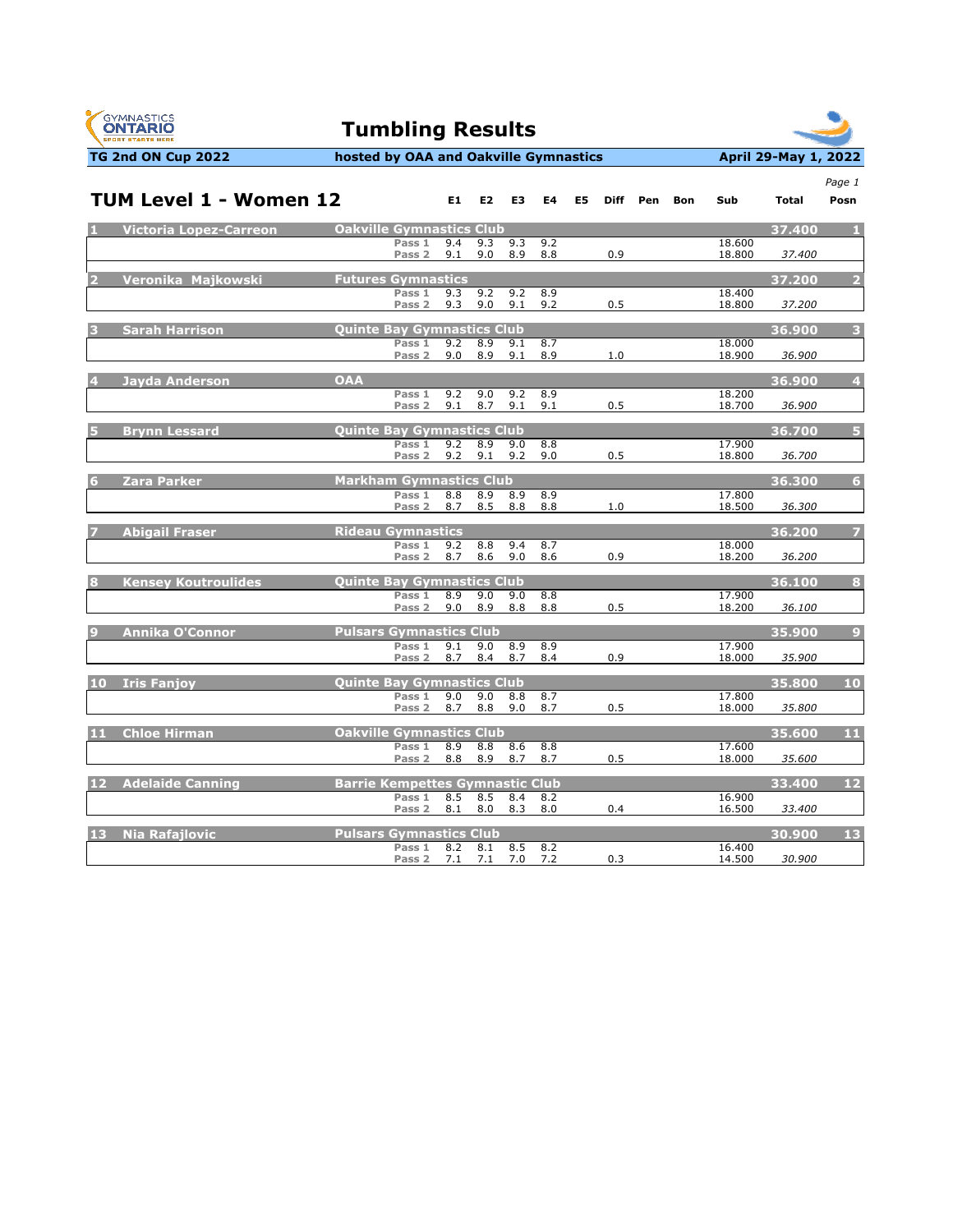



|        | <b>TUM Level 1 - Women 13&amp;14</b> |                                             |                             | E1 =       | E2         | E3         | E4         | E5 |     | Diff Pen | Bon | Sub              | Total  | Page 1<br>Posn          |
|--------|--------------------------------------|---------------------------------------------|-----------------------------|------------|------------|------------|------------|----|-----|----------|-----|------------------|--------|-------------------------|
|        |                                      |                                             |                             |            |            |            |            |    |     |          |     |                  |        |                         |
|        | <b>Cadence Skimming</b>              | <b>Adrenaline Gymnastics</b>                | Pass 1                      | 9.0        | 9.2        | 9.2        | 9.5        |    |     |          |     | 18.400           | 38,400 | - 1.                    |
|        |                                      |                                             | Pass <sub>2</sub>           | 9.2        | 9.5        | 9.5        | 9.7        |    | 1.0 |          |     | 20.000           | 38.400 |                         |
|        | <b>Jadah Johnstone</b>               | <b>KSG Aurora</b>                           |                             |            |            |            |            |    |     |          |     |                  | 38.300 | $\overline{2}$          |
|        |                                      |                                             | Pass 1<br>Pass <sub>2</sub> | 9.2<br>9.3 | 9.3<br>9.5 | 9.3<br>9.5 | 9.1<br>9.3 |    | 1.0 |          |     | 18.500<br>19.800 | 38.300 |                         |
|        | <b>Lauryn Sabbagh</b>                | <b>Tumblers Gymnastics Centre</b>           |                             |            |            |            |            |    |     |          |     |                  | 38.200 | $\overline{\mathbf{3}}$ |
|        |                                      |                                             | Pass 1                      | 9.4        | 9.1        | 9.2        | 9.4        |    |     |          |     | 18.600           |        |                         |
|        |                                      |                                             | Pass 2                      | 9.3        | 9.2        | 9.5        | 9.3        |    | 1.0 |          |     | 19.600           | 38.200 |                         |
|        | <b>Katherine Sutherland</b>          | <b>Adrenaline Gymnastics</b>                | Pass 1                      | 9.3        | 9.6        | 9.3        | 9.3        |    |     |          |     | 18.600           | 37.900 | 4                       |
|        |                                      |                                             | Pass <sub>2</sub>           | 9.1        | 9.3        | 9.2        | 9.0        |    | 1.0 |          |     | 19.300           | 37.900 |                         |
|        | <b>Brooklyn Murray</b>               | Quinte Bay Gymnastics Club                  |                             |            |            |            |            |    |     |          |     |                  | 37.800 | Б                       |
|        |                                      |                                             | Pass 1<br>Pass <sub>2</sub> | 9.3<br>8.9 | 9.4<br>9.1 | 9.5<br>9.3 | 9.3<br>9.0 |    | 1.0 |          |     | 18.700<br>19.100 | 37.800 |                         |
|        |                                      |                                             |                             |            |            |            |            |    |     |          |     |                  |        |                         |
|        | <b>Hannah Sweny</b>                  | <b>OAA</b>                                  | Pass 1                      | 9.1        | 9.2        | 9.3        | 9.3        |    |     |          |     | 18.500           | 37.400 | 6                       |
|        |                                      |                                             | Pass <sub>2</sub>           | 9.0        | 9.2        | 9.2        | 9.3        |    | 0.5 |          |     | 18.900           | 37.400 |                         |
|        | <b>Christina Daskalopoulos</b>       | <b>KSG Aurora</b>                           |                             |            |            |            |            |    |     |          |     |                  | 37.100 | 7                       |
|        |                                      |                                             | Pass 1<br>Pass <sub>2</sub> | 9.3<br>9.3 | 9.3<br>9.0 | 9.0<br>9.0 | 9.3<br>9.0 |    | 0.5 |          |     | 18.600<br>18.500 | 37.100 |                         |
|        |                                      |                                             |                             |            |            |            |            |    |     |          |     |                  |        |                         |
| 8      | <b>Skylar von Richter</b>            | <b>Burlington Trampoline &amp; Tumbling</b> | Pass 1                      | 9.1        | 9.0        | 9.1        | 9.0        |    |     |          |     | 18.100           | 36.900 | 8                       |
|        |                                      |                                             | Pass 2                      | 8.8        | 8.9        | 9.0        | 9.0        |    | 0.9 |          |     | 18.800           | 36.900 |                         |
|        | <b>Montana Liscum</b>                | Velocity Sport Inc.                         |                             |            |            |            |            |    |     |          |     |                  | 36.900 | $\overline{9}$          |
|        |                                      |                                             | Pass 1<br>Pass 2            | 8.9<br>8.8 | 9.4<br>9.2 | 9.0<br>9.3 | 9.1<br>9.1 |    | 0.5 |          |     | 18.100<br>18.800 | 36.900 |                         |
|        | 10 Leila Merida                      | <b>Dynamo Gymnastics Center Inc</b>         |                             |            |            |            |            |    |     |          |     |                  | 36.400 | 10                      |
|        |                                      |                                             | Pass 1                      | 8.9        | 9.0        | 8.9        | 8.7        |    |     |          |     | 17.800           |        |                         |
|        |                                      |                                             | Pass <sub>2</sub>           | 8.8        | 9.2        | 8.8        | 8.6        |    | 1.0 |          |     | 18.600           | 36.400 |                         |
| $11 -$ | <b>Sam Harvey</b>                    | <b>Markham Gymnastics Club</b>              |                             |            |            |            |            |    |     |          |     |                  | 36.400 | 11                      |
|        |                                      |                                             | Pass 1<br>Pass <sub>2</sub> | 8.9<br>8.8 | 8.8<br>8.8 | 8.9<br>8.9 | 9.0<br>9.0 |    | 0.9 |          |     | 17.800<br>18.600 | 36.400 |                         |
| 12     | <b>Addison Eames</b>                 | <b>Dynamo Gymnastics Center Inc</b>         |                             |            |            |            |            |    |     |          |     |                  | 36.300 | 12                      |
|        |                                      |                                             | Pass 1                      | 8.9        | 9.3        | 9.0        | 8.8        |    |     |          |     | 17.900           |        |                         |
|        |                                      |                                             | Pass 2                      | 8.7        | 9.0        | 8.7        | 8.8        |    | 0.9 |          |     | 18.400           | 36.300 |                         |
|        | 13= Nyah Smalldon                    | <b>Manjak's Gymnastics</b>                  | Pass 1                      | 9.0        | 8.8        | 8.8        | 9.1        |    |     |          |     | 17.800           | 36.100 | $13 =$                  |
|        |                                      |                                             | Pass 2                      | 8.8        | 9.0        | 8.9        | 8.9        |    | 0.5 |          |     | 18.300           | 36.100 |                         |
|        | 13= Abigail Childerhose              | <b>Quinte Bay Gymnastics Club</b>           |                             |            |            |            |            |    |     |          |     |                  | 36.100 | $13 =$                  |
|        |                                      |                                             | Pass 1                      | 8.8        | 9.0        | 8.7        | 9.0        |    |     |          |     | 17.800           |        |                         |
|        |                                      |                                             | Pass <sub>2</sub>           | 8.9        | 8.9        | 8.6        | 8.9        |    | 0.5 |          |     | 18.300           | 36.100 |                         |
| 15     | <b>Lilah Rosevear</b>                | <b>OAA</b>                                  | Pass 1                      | 8.9        | 8.9        | 9.0        | 8.9        |    |     |          |     | 17.800           | 35.900 | 15                      |
|        |                                      |                                             | Pass <sub>2</sub>           | 8.6        | 8.6        | 8.7        | 8.6        |    | 0.9 |          |     | 18.100           | 35.900 |                         |
| 16     | <b>Brielle Tremblay</b>              | <b>Sudbury Laurels</b>                      |                             |            |            |            |            |    |     |          |     |                  | 35.700 | 16                      |
|        |                                      |                                             | Pass 1<br>Pass <sub>2</sub> | 8.7<br>8.6 | 8.7<br>8.8 | 8.8<br>8.6 | 8.9<br>8.7 |    | 0.9 |          |     | 17.500<br>18.200 | 35.700 |                         |
|        |                                      |                                             |                             |            |            |            |            |    |     |          |     |                  |        |                         |
|        | <b>TUM Level 1 - Women 13&amp;14</b> |                                             |                             | E1         | E2         | E3         | E4         | E5 |     | Diff Pen | Bon | Page 2<br>Sub    | Total  | Posn                    |
|        |                                      |                                             |                             |            |            |            |            |    |     |          |     |                  |        |                         |
| 17     | Amanda Li                            | <b>Markham Gymnastics Club</b>              | Pass 1                      | 8.6        | 8.9        | 8.7        | 8.7        |    |     | 0.2      |     | 17.200           | 35.200 | 17                      |
|        |                                      |                                             | Pass 2                      | 8.7        | 8.8        | 8.8        | 8.5        |    | 0.5 |          |     | 18.000           | 35.200 |                         |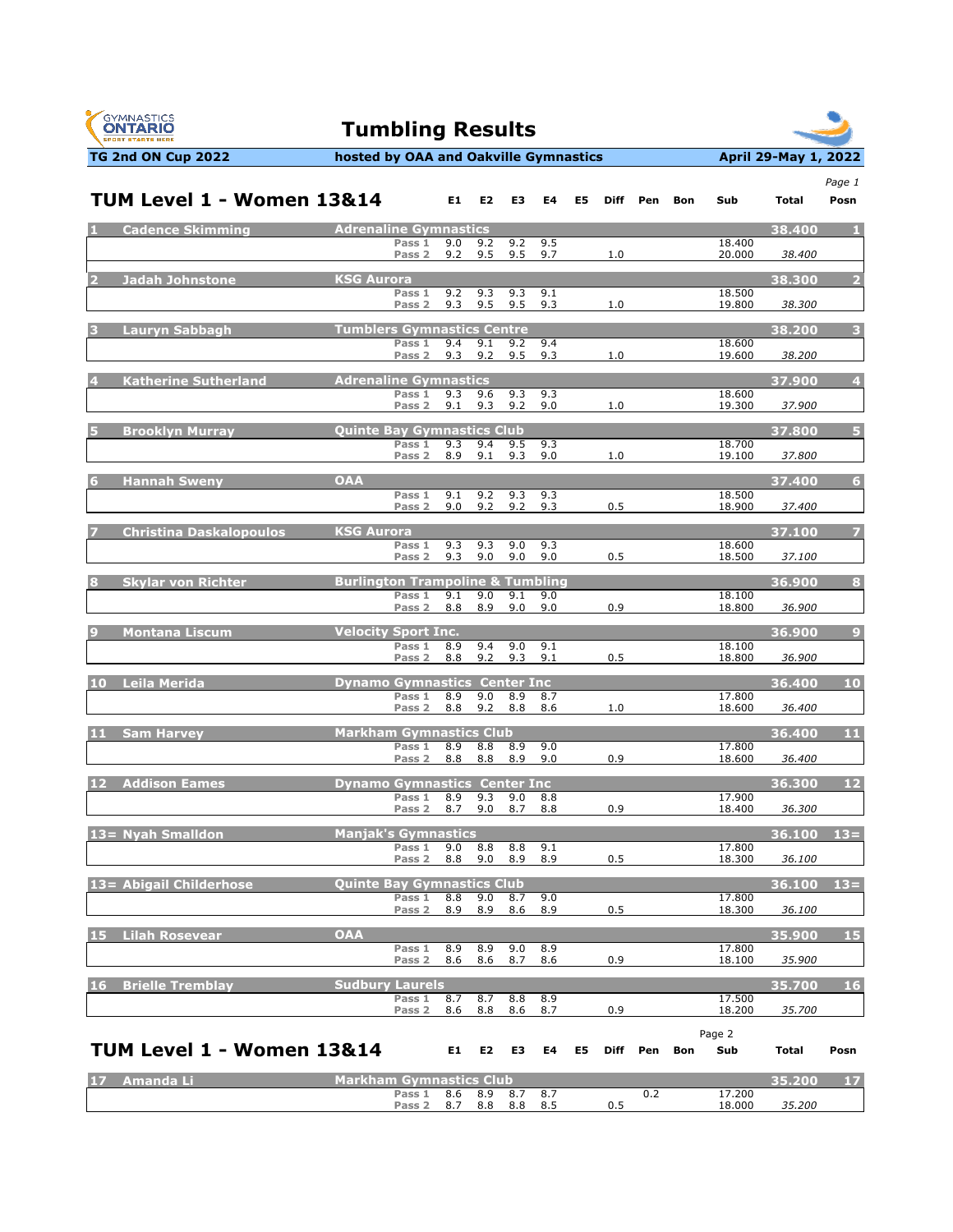| 18 | <b>Courtney Edwards</b> | <b>Rideau Gymnastics</b>               |     |     |     |     |     |        | 35.100 | 18     |
|----|-------------------------|----------------------------------------|-----|-----|-----|-----|-----|--------|--------|--------|
|    |                         | Pass 1                                 | 8.7 | 8.5 | 8.6 | 8.8 |     | 17.300 |        |        |
|    |                         | Pass 2                                 | 8.6 | 8.7 | 8.5 | 8.8 | 0.5 | 17.800 | 35.100 |        |
|    |                         |                                        |     |     |     |     |     |        |        |        |
| 19 | <b>Alia Sturgis</b>     | <b>Pulsars Gymnastics Club</b>         |     |     |     |     |     |        | 34.900 | 19     |
|    |                         | Pass 1                                 | 8.7 | 9.1 | 8.9 | 8.7 |     | 17.600 |        |        |
|    |                         | Pass <sub>2</sub>                      | 8.1 | 8.5 | 8.2 | 8.2 | 0.9 | 17.300 | 34.900 |        |
|    |                         |                                        |     |     |     |     |     |        |        |        |
|    | 20 = Hayden Stoddart    | <b>Pulsars Gymnastics Club</b>         |     |     |     |     |     |        | 34.600 | $20 =$ |
|    |                         | Pass 1                                 | 8.6 | 8.5 | 8.4 | 8.6 |     | 17.100 |        |        |
|    |                         | Pass <sub>2</sub>                      | 8.4 | 8.8 | 8.2 | 8.6 | 0.5 | 17.500 | 34.600 |        |
|    |                         |                                        |     |     |     |     |     |        |        |        |
|    | 20= Arlee Cannard       | <b>Barrie Kempettes Gymnastic Club</b> |     |     |     |     |     |        | 34.600 | $20 =$ |
|    |                         | Pass 1                                 | 8.5 | 8.4 | 8.6 | 8.7 |     | 17.100 |        |        |
|    |                         | Pass <sub>2</sub>                      | 8.5 | 8.5 | 8.4 | 8.5 | 0.5 | 17.500 | 34.600 |        |
| 22 | <b>Claudia Aboud</b>    | <b>Rideau Gymnastics</b>               |     |     |     |     |     |        | 33.500 | 22     |
|    |                         | Pass 1                                 | 8.6 | 8.6 | 8.7 | 8.8 |     | 17.300 |        |        |
|    |                         | Pass 2                                 | 7.9 | 7.6 | 8.0 | 7.9 | 0.4 | 16.200 | 33.500 |        |
|    |                         |                                        |     |     |     |     |     |        |        |        |
| 23 | <b>Abbigale Abel</b>    | <b>Manjak's Gymnastics</b>             |     |     |     |     |     |        | 31.800 | 23     |
|    |                         | Pass 1                                 | 7.3 | 7.0 | 7.3 | 7.2 |     | 14.500 |        |        |
|    |                         | Pass 2                                 | 8.4 | 8.4 | 8.4 | 8.5 | 0.5 | 17.300 | 31.800 |        |
|    |                         |                                        |     |     |     |     |     |        |        |        |
| 24 | <b>Tiana Bergeron</b>   | <b>Toronto Premier Gymnastics</b>      |     |     |     |     |     |        | 31.400 | 24     |
|    |                         | Pass 1                                 | 8.8 | 9.4 | 8.8 | 8.9 |     | 17.700 |        |        |
|    |                         | Pass <sub>2</sub>                      | 6.5 | 6.8 | 6.9 | 6.7 | 0.2 | 13.700 | 31.400 |        |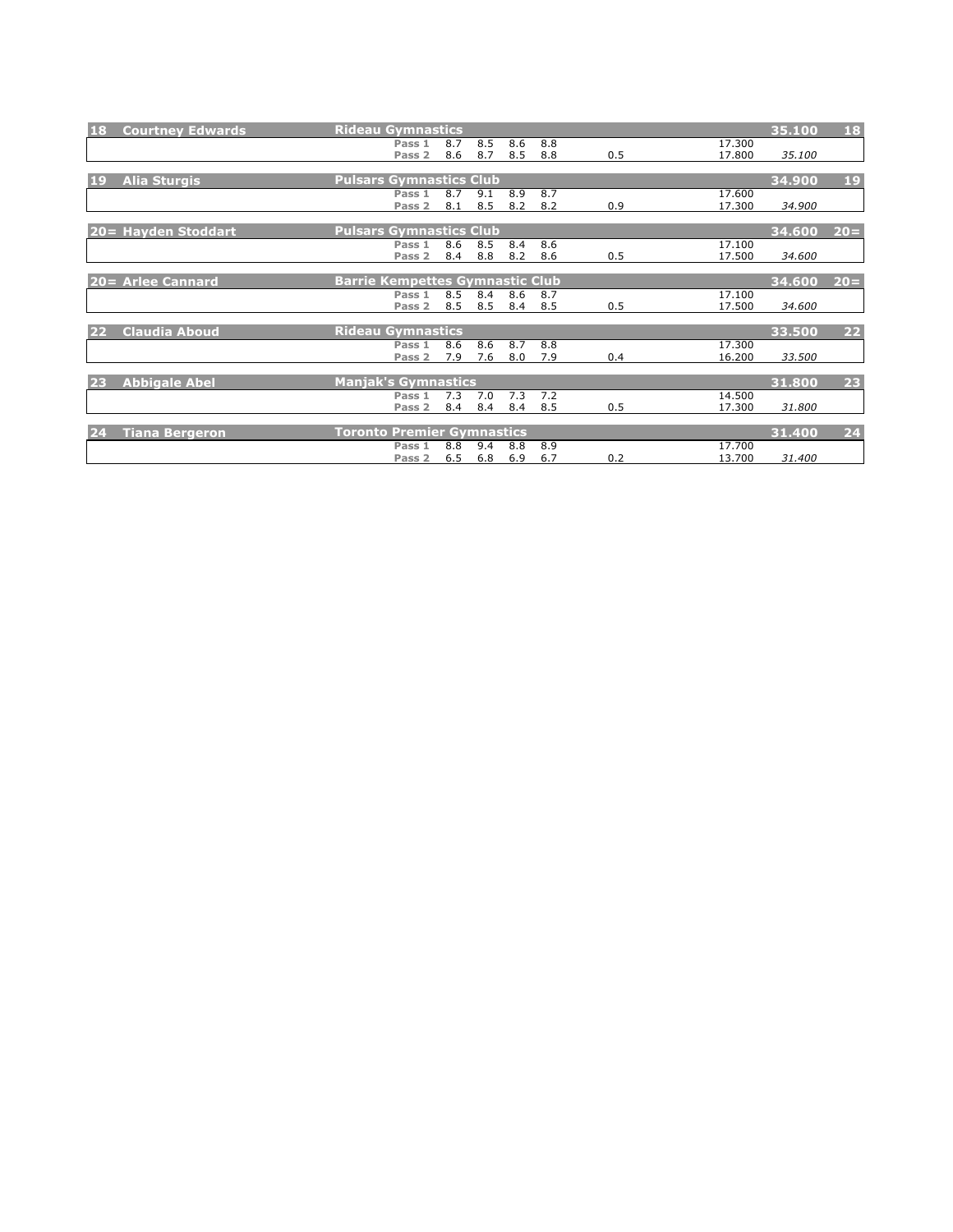



|                | TUM Level 1 - Women 15+ |                                        |            | E1 E2      | E3         | E4         | E5 |     | Diff Pen | Bon | Sub              | Total  | Page 1<br>Posn  |
|----------------|-------------------------|----------------------------------------|------------|------------|------------|------------|----|-----|----------|-----|------------------|--------|-----------------|
|                |                         |                                        |            |            |            |            |    |     |          |     |                  |        |                 |
|                | 1 Gabby Cammaart        | <b>Quinte Bay Gymnastics Club</b>      |            |            |            |            |    |     |          |     |                  | 37.900 | $\blacksquare$  |
|                |                         | Pass 1<br>Pass <sub>2</sub>            | 9.4<br>9.2 | 9.2<br>9.1 | 9.5<br>9.3 | 9.0<br>8.9 |    | 1.0 |          |     | 18.600<br>19.300 | 37.900 |                 |
| $\overline{2}$ | <b>Hallé Mitchell</b>   | <b>Rose City Gymnastics</b>            |            |            |            |            |    |     |          |     |                  | 37.600 | $\overline{2}$  |
|                |                         | Pass 1                                 | 9.3        | 9.1        | 9.0        | 9.0        |    |     |          |     | 18.100           |        |                 |
|                |                         | Pass <sub>2</sub>                      | 9.5        | 9.2        | 9.3        | 9.2        |    | 1.0 |          |     | 19.500           | 37.600 |                 |
| $3 -$          | <b>Priva McAuliffe</b>  | <b>Tumblers Gymnastics Centre</b>      |            |            |            |            |    |     |          |     |                  | 37,000 | 3               |
|                |                         | Pass 1                                 | 9.1        | 8.8        | 9.1        | 8.7        |    |     |          |     | 17.900           |        |                 |
|                |                         | Pass <sub>2</sub>                      | 9.3        | 9.3        | 9.3        | 9.2        |    | 0.5 |          |     | 19.100           | 37.000 |                 |
| $4 -$          | Jenna Buhr              | <b>Tumblers Gymnastics Centre</b>      |            |            |            |            |    |     |          |     |                  | 36.800 | $\overline{4}$  |
|                |                         | Pass 1                                 | 9.3        | 8.9        | 9.2        | 8.7        |    |     |          |     | 18.100           |        |                 |
|                |                         | Pass 2                                 | 8.9        | 8.9        | 9.0        | 8.5        |    | 0.9 |          |     | 18.700           | 36.800 |                 |
| $5 -$          | Tina Zekry              | <b>Futures Gymnastics</b>              |            |            |            |            |    |     |          |     |                  | 36.400 | $5\overline{5}$ |
|                |                         | Pass 1<br>Pass 2                       | 9.2<br>9.0 | 9.1<br>8.8 | 9.1<br>8.9 | 8.9<br>8.5 |    | 0.5 |          |     | 18.200<br>18.200 |        |                 |
|                |                         |                                        |            |            |            |            |    |     |          |     |                  | 36.400 |                 |
| $6-$           | <b>Emma Lindquist</b>   | <b>Tumblers Gymnastics Centre</b>      |            |            |            |            |    |     |          |     |                  | 36.300 | $6\phantom{1}$  |
|                |                         | Pass 1                                 | 8.7        | 8.7        | 8.7        | 8.5        |    |     |          |     | 17.400           |        |                 |
|                |                         | Pass 2                                 | 8.9        | 9.0        | 9.2        | 8.6        |    | 1.0 |          |     | 18.900           | 36.300 |                 |
| $\overline{7}$ | Jocelyn Quilty          | <b>Dynamo Gymnastics Center Inc</b>    |            |            |            |            |    |     |          |     |                  | 36.300 | 7               |
|                |                         | Pass 1                                 | 9.2        | 9.0        | 9.1        | 8.8        |    |     |          |     | 18.100           |        |                 |
|                |                         | Pass <sub>2</sub>                      | 8.6        | 8.7        | 9.2        | 8.5        |    | 0.9 |          |     | 18.200           | 36.300 |                 |
| 8              | <b>Camryn Nunes</b>     | <b>Dynamo Gymnastics Center Inc</b>    |            |            |            |            |    |     |          |     |                  | 36.000 | 8               |
|                |                         | Pass 1                                 | 8.8        | 8.7        | 8.9        | 8.5        |    |     |          |     | 17.500           |        |                 |
|                |                         | Pass <sub>2</sub>                      | 8.7        | 8.8        | 9.0        | 8.6        |    | 1.0 |          |     | 18.500           | 36.000 |                 |
| $9 -$          | <b>Taryn Nolan</b>      | <b>Barrie Kempettes Gymnastic Club</b> |            |            |            |            |    |     |          |     |                  | 35.800 | $\overline{9}$  |
|                |                         | Pass 1                                 | 9.1        | 8.7        | 8.9        | 8.7        |    |     |          |     | 17.600           |        |                 |
|                |                         | Pass <sub>2</sub>                      | 9.0        | 8.7        | 8.8        | 8.8        |    | 0.6 |          |     | 18.200           | 35.800 |                 |
|                | 10 Akaylah Dawkins      | <b>Adrenaline Gymnastics</b>           |            |            |            |            |    |     |          |     |                  | 35.800 | 10              |
|                |                         | Pass 1                                 | 9.0        | 8.9        | 8.5        | 9.0        |    |     |          |     | 17.900           |        |                 |
|                |                         | Pass 2                                 | 8.9        | 8.6        | 8.8        | 8.5        |    | 0.5 |          |     | 17.900           | 35.800 |                 |
|                | 11 Claire Spicer        | <b>OAA</b>                             |            |            |            |            |    |     |          |     |                  | 35.600 | 11              |
|                |                         | Pass 1                                 | 8.7        | 8.9        | 8.8        | 8.0        |    |     |          |     | 17.500           |        |                 |
|                |                         | Pass <sub>2</sub>                      | 8.9        | 8.5        | 8.7        | 8.3        |    | 0.9 |          |     | 18.100           | 35.600 |                 |
|                | 12 Aliyah Parker        | <b>Markham Gymnastics Club</b>         |            |            |            |            |    |     |          |     |                  | 35.400 | 12              |
|                |                         | Pass 1                                 | 9.3        | 9.2        | 9.3        | 9.3        |    |     |          |     | 18.600           |        |                 |
|                |                         | Pass <sub>2</sub>                      | 8.2        | 8.1        | 8.2        | 8.1        |    | 0.5 |          |     | 16.800           | 35.400 |                 |
|                | 13 Becky Parham         | <b>OAA</b>                             |            |            |            |            |    |     |          |     |                  | 34.600 | 13              |
|                |                         | Pass 1                                 | 8.6        | 8.7        | 8.3        | 8.4        |    |     |          |     | 17.000           |        |                 |
|                |                         | Pass <sub>2</sub>                      | 8.8        | 8.7        | 8.4        | 8.2        |    | 0.5 |          |     | 17.600           | 34.600 |                 |
|                | 14 Caydence Woolner     | <b>Dynamo Gymnastics Center Inc.</b>   |            |            |            |            |    |     |          |     |                  | 34.500 | 14              |
|                |                         | Pass 1                                 | 8.7        | 8.7        | 8.4        | 8.2        |    |     |          |     | 17.100           |        |                 |
|                |                         | Pass 2                                 |            | 8.6 8.5    |            | 8.4 8.3    |    | 0.5 |          |     | 17.400           | 34.500 |                 |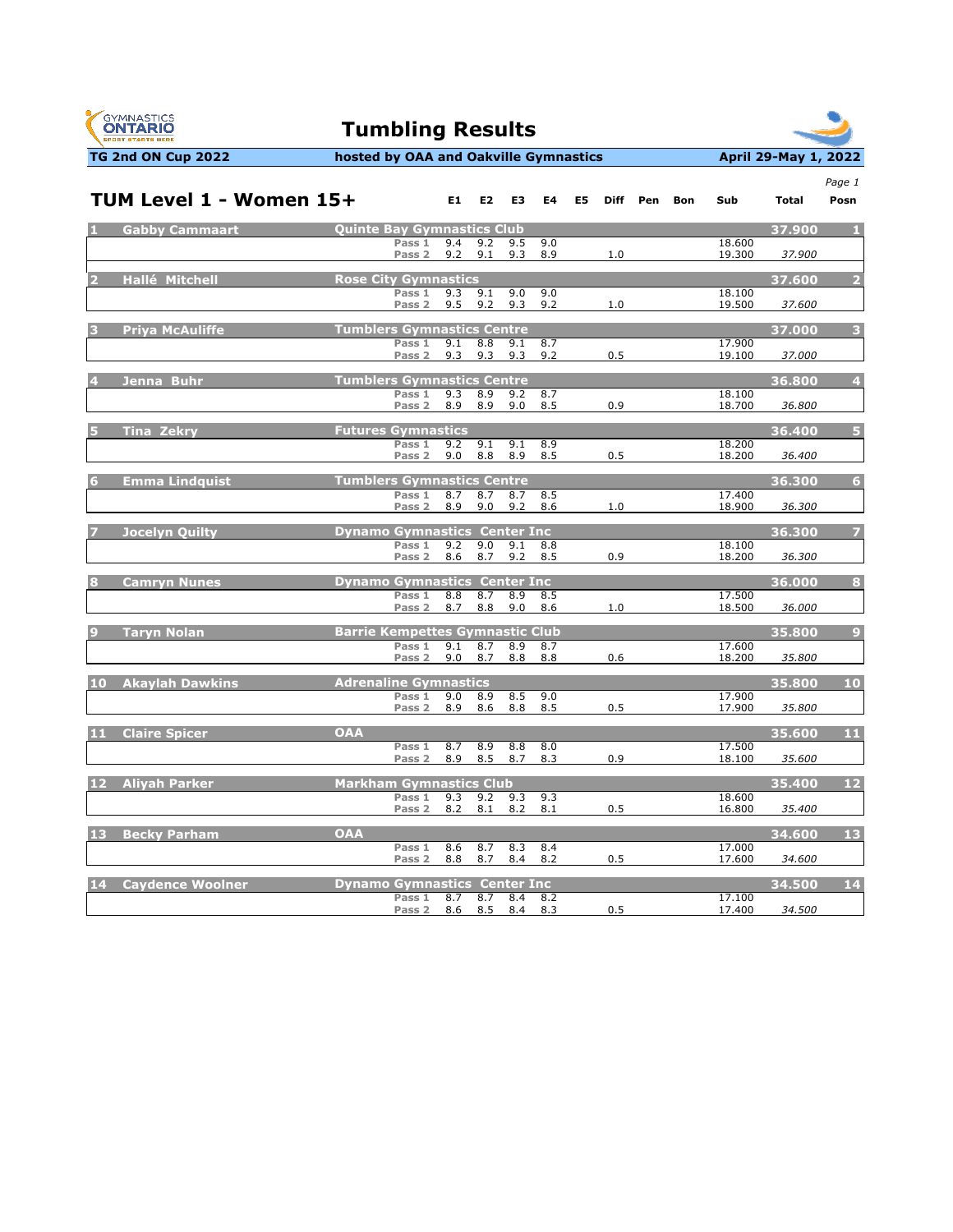



| <b>TUM Level 2 - Women 14U</b>                     |                                             | E1         | E <sub>2</sub> | E3         | E4         | E5 |     | Diff Pen | Bon | Sub              | Total  | Page 1<br>Posn          |
|----------------------------------------------------|---------------------------------------------|------------|----------------|------------|------------|----|-----|----------|-----|------------------|--------|-------------------------|
|                                                    |                                             |            |                |            |            |    |     |          |     |                  |        |                         |
| <b>Chelsea Donahoe</b>                             | <b>KSG Aurora</b><br>Pass 1                 | 9.2        | 9.1            | 9.1        | 8.9        |    |     |          |     | 18.200           | 38,000 | - 1.                    |
|                                                    | Pass <sub>2</sub>                           | 8.9        | 9.1            | 9.3        | 9.0        |    | 1.4 |          | 0.3 | 19.800           | 38.000 |                         |
| Saba Nourbakhsh                                    | <b>KSG Aurora</b>                           |            |                |            |            |    |     |          |     |                  | 37.700 | $\overline{2}$          |
|                                                    | Pass 1<br>Pass <sub>2</sub>                 | 9.1<br>9.1 | 9.2<br>9.2     | 9.3<br>9.4 | 9.1<br>9.1 |    | 1.1 |          |     | 18.300<br>19.400 | 37.700 |                         |
| <b>Hazel Wilson</b>                                | <b>Rideau Gymnastics</b>                    |            |                |            |            |    |     |          |     |                  | 37.100 | $\overline{\mathbf{3}}$ |
|                                                    | Pass 1                                      | 8.9        | 8.8            | 8.9        | 8.8        |    |     |          |     | 17.700           |        |                         |
|                                                    | Pass <sub>2</sub>                           | 8.7        | 9.2            | 9.0        | 8.7        |    | 1.4 |          | 0.3 | 19.400           | 37.100 |                         |
| <b>Cameron Damian</b>                              | <b>Futures Gymnastics</b>                   |            |                |            |            |    |     |          |     |                  | 36.800 | $\overline{4}$          |
|                                                    | Pass $1$<br>Pass <sub>2</sub>               | 8.8<br>9.3 | 8.8<br>9.1     | 8.8<br>9.1 | 8.5<br>8.9 |    | 1.0 |          |     | 17.600<br>19.200 | 36.800 |                         |
| Natasha Gazdar                                     | <b>Oakville Gymnastics Club</b>             |            |                |            |            |    |     |          |     |                  | 36.700 | 5                       |
|                                                    | Pass 1                                      | 8.9        | 9.0            | 8.8        | 8.7        |    |     |          |     | 17.700           |        |                         |
|                                                    | Pass <sub>2</sub>                           | 9.0        | 8.9            | 9.2        | 8.8        |    | 1.1 |          |     | 19.000           | 36.700 |                         |
| Gabriela Lesnik                                    | <b>Pulsars Gymnastics Club</b><br>Pass 1    | 8.4        | 8.4            | 8.3        | 8.3        |    |     |          |     | 16.700           | 36.000 | 6                       |
|                                                    | Pass <sub>2</sub>                           | 8.9        | 8.8            | 8.8        | 8.7        |    | 1.4 |          | 0.3 | 19.300           | 36.000 |                         |
| Sasha Bhot                                         | <b>Oakville Gymnastics Club</b>             |            |                |            |            |    |     |          |     |                  | 35,900 | 7                       |
|                                                    | Pass 1                                      | 8.7        | 8.4            | 8.5        | 8.5        |    |     |          |     | 17.000           |        |                         |
|                                                    | Pass <sub>2</sub>                           | 8.9        | 8.8            | 9.0        | 9.0        |    | 1.0 |          |     | 18.900           | 35.900 |                         |
| <b>Sadie Lupton</b>                                | <b>Quinte Bay Gymnastics Club</b><br>Pass 1 | 8.5        | 8.5            | 8.7        | 8.4        |    |     |          |     | 17.000           | 35.800 | 8                       |
|                                                    | Pass <sub>2</sub>                           | 8.7        | 9.0            | 8.8        | 8.6        |    | 1.3 |          |     | 18.800           | 35.800 |                         |
| <b>Logan Sims</b>                                  | <b>Oakville Gymnastics Club</b>             |            |                |            |            |    |     |          |     |                  | 35.800 | $\overline{9}$          |
|                                                    | Pass 1<br>Pass 2                            | 8.6<br>8.4 | 8.8<br>8.8     | 8.7<br>8.7 | 8.7<br>8.6 |    | 1.1 |          |     | 17.400<br>18.400 | 35.800 |                         |
|                                                    |                                             |            |                |            |            |    |     |          |     |                  |        |                         |
| 10<br><b>Elizabeth Vainshtein</b>                  | <b>Pulsars Gymnastics Club</b><br>Pass 1    | 8.7        | 8.7            | 8.8        | 8.6        |    |     |          |     | 17.400           | 35.700 | 10                      |
|                                                    | Pass <sub>2</sub>                           | 8.7        | 8.5            | 8.7        | 8.4        |    | 1.1 |          |     | 18.300           | 35.700 |                         |
| $11 =$ Chloe Huerter                               | <b>Velocity Sport Inc.</b>                  |            |                |            |            |    |     |          |     |                  | 35.400 | $11 =$                  |
|                                                    | Pass 1<br>Pass <sub>2</sub>                 | 8.6<br>8.7 | 8.8<br>8.6     | 8.4<br>8.6 | 8.3<br>8.7 |    | 1.1 |          |     | 17.000<br>18.400 | 35.400 |                         |
|                                                    |                                             |            |                |            |            |    |     |          |     |                  |        |                         |
| 11= Charlee Driscoll                               | <b>Pulsars Gymnastics Club</b><br>Pass 1    | 8.5        | 8.5            | 8.7        | 8.7        |    |     |          |     | 17.200           | 35.400 | $11 =$                  |
|                                                    | Pass <sub>2</sub>                           | 8.6        | 8.5            | 8.8        | 8.5        |    | 1.1 |          |     | 18.200           | 35.400 |                         |
| 13 Mary Kate Kavanagh Kapparis Velocity Sport Inc. |                                             |            |                |            |            |    |     |          |     |                  | 35.300 | 13                      |
|                                                    | Pass 1<br>Pass 2                            | 8.4<br>8.8 | 8.5<br>8.7     | 8.3<br>8.7 | 8.6<br>8.7 |    | 1.0 |          |     | 16.900<br>18.400 | 35.300 |                         |
|                                                    |                                             |            |                |            |            |    |     |          |     |                  |        |                         |
| 14= Marlies Rossborough                            | <b>Oakville Gymnastics Club</b><br>Pass 1   | 8.7        | 8.7            | 8.5        | 8.6        |    |     |          |     | 17.300           | 35.100 | $14=$                   |
|                                                    | Pass 2                                      | 8.6        | 8.3            | 8.4        | 8.0        |    | 1.1 |          |     | 17.800           | 35.100 |                         |
| 14= Serena Anderson                                | <b>Rideau Gymnastics</b>                    |            |                |            |            |    |     |          |     |                  | 35.100 | $14 =$                  |
|                                                    | Pass 1<br>Pass 2                            | 8.7<br>8.3 | 9.0<br>8.6     | 8.7<br>8.3 | 8.3<br>8.3 |    | 1.1 |          |     | 17.400<br>17.700 | 35.100 |                         |
| <b>Emily Czechowski</b><br>$16^{1}$                | Oakville Gymnastics Club                    |            |                |            |            |    |     |          |     |                  | 34.900 | 16                      |
|                                                    | Pass 1                                      | 8.5        | 8.5            | 8.7        | 8.4        |    |     |          |     | 17.000           |        |                         |
|                                                    | Pass 2                                      | 8.4        | 8.4            | 8.6        | 8.2        |    | 1.1 |          |     | 17.900           | 34.900 |                         |
|                                                    |                                             |            |                |            |            |    |     |          |     | Page 2           |        |                         |
| TUM Level 2 - Women 14U                            |                                             | E1         | E2             | E3         | E4         | E5 |     | Diff Pen | Bon | Sub              | Total  | Posn                    |
| <b>Juliette Cerny</b>                              | <b>Pulsars Gymnastics Club</b>              |            |                |            |            |    |     |          |     |                  | 34.700 | 17                      |
|                                                    | Pass 1<br>Pass 2                            | 8.4<br>8.4 | 8.6<br>8.8     | 8.3<br>8.8 | 8.5<br>8.5 |    | 0.5 |          |     | 16.900<br>17.800 | 34.700 |                         |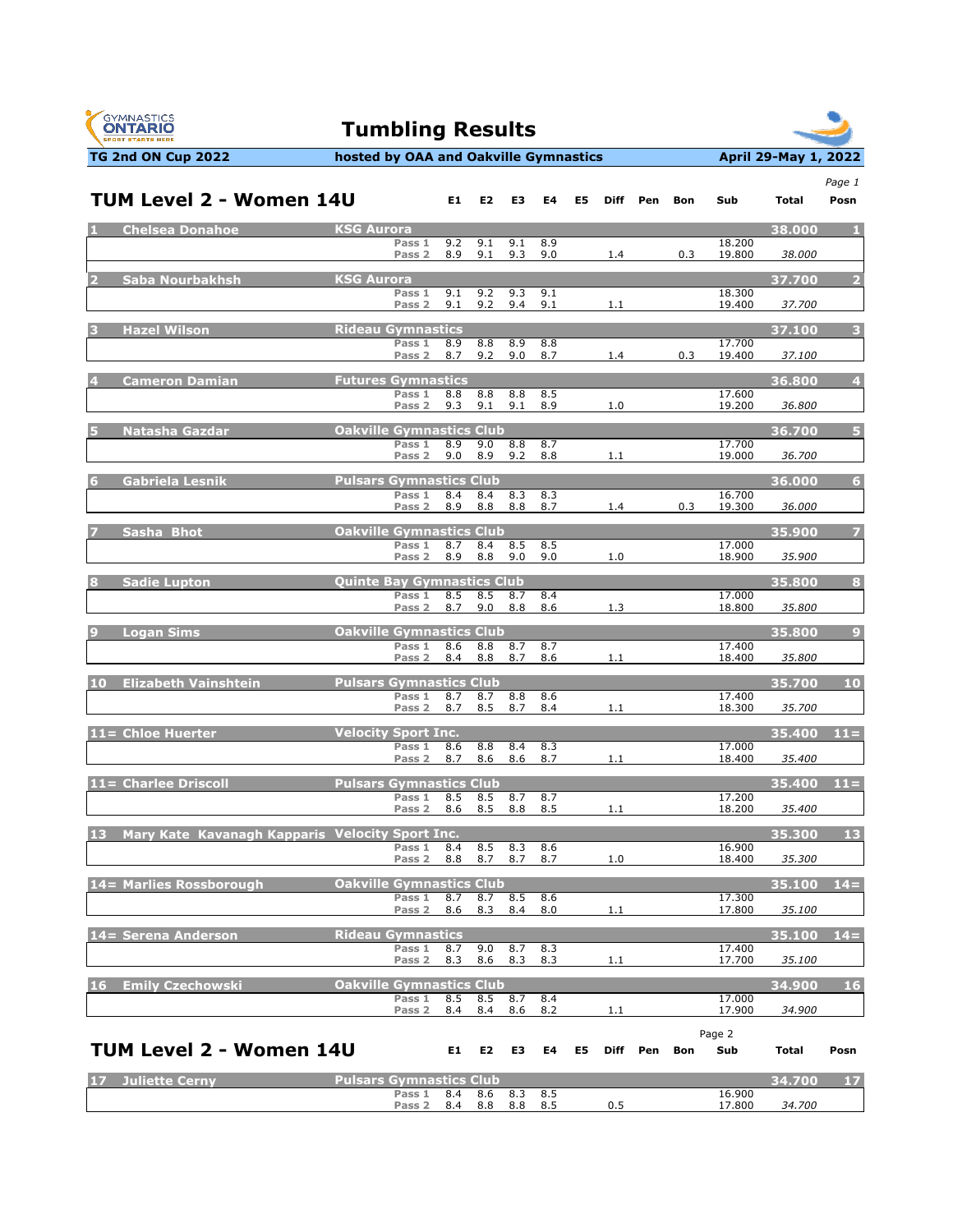| <b>18</b> | \Gemma Kwong' | Toronto Premier Gymnastics' |          |     |     |     |     |              | 30.900 | $\lceil$ (s)<br>$\mathbb{F}^{(n)}$ |
|-----------|---------------|-----------------------------|----------|-----|-----|-----|-----|--------------|--------|------------------------------------|
|           |               | Pass                        |          |     | 5.8 | 5.8 |     | <b>1.700</b> |        |                                    |
|           |               | Pass                        | <u>.</u> | 9.1 | 9.0 |     | ⊥.∪ | 19.200       | 30.900 |                                    |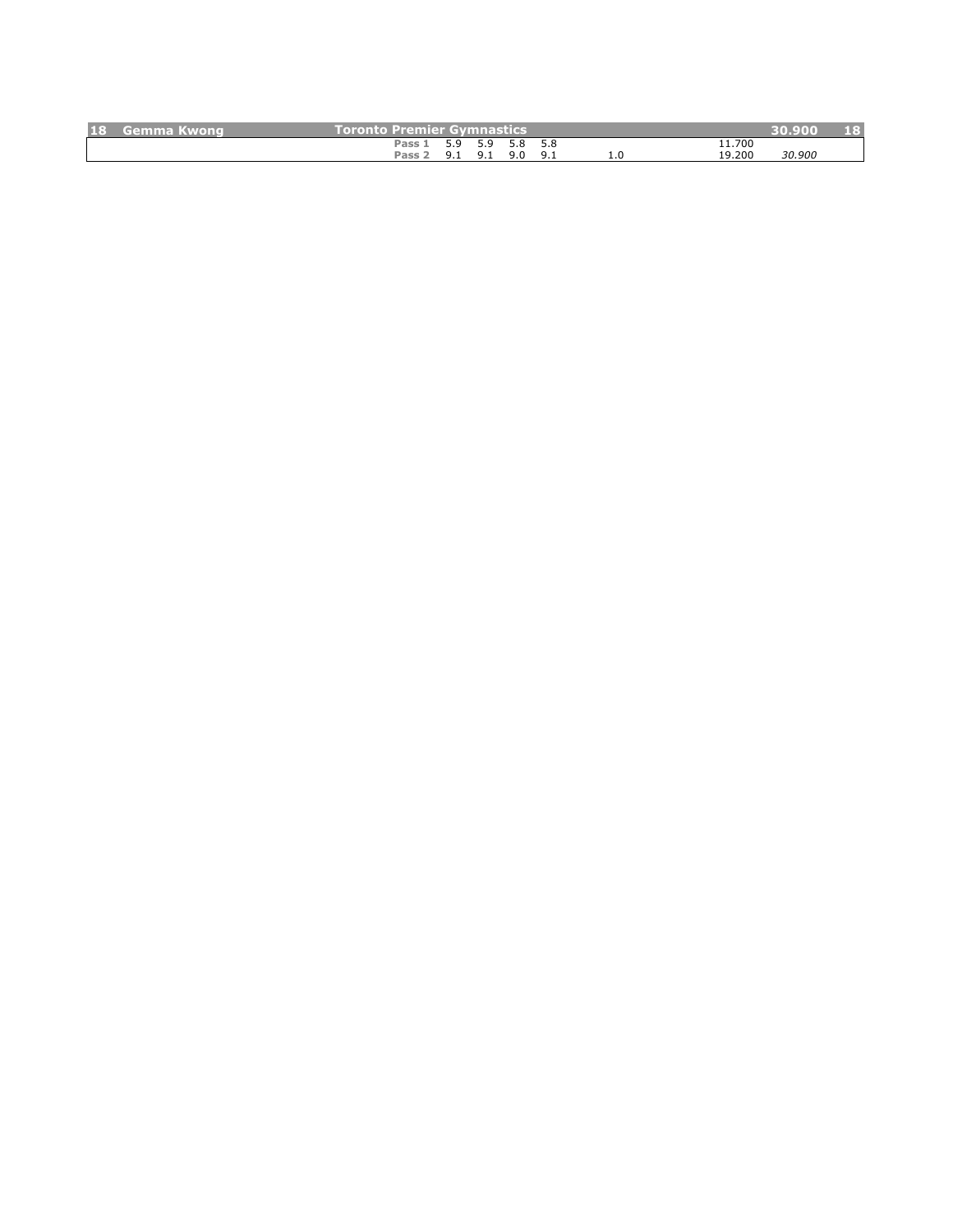



| TUM Level 2 - Women 15+        |                                             |                             |            | E1 E2                  | E3         | E4         | E5 | Diff | Pen | <b>Bon</b> | Sub              | Total  | Page 1<br>Posn          |
|--------------------------------|---------------------------------------------|-----------------------------|------------|------------------------|------------|------------|----|------|-----|------------|------------------|--------|-------------------------|
| <b>Clara Oxley</b>             | <b>Oakville Gymnastics Club</b>             |                             |            |                        |            |            |    |      |     |            |                  | 37.700 | $\mathbf{1}$            |
|                                |                                             | Pass 1<br>Pass <sub>2</sub> |            | 8.9 8.7<br>$9.3$ $9.2$ | 8.9<br>8.9 | 8.8<br>9.1 |    | 1.4  |     | 0.3        | 17.700<br>20.000 | 37.700 |                         |
| <b>Luna Bruno-Jackson</b>      | <b>Oakville Gymnastics Club</b>             |                             |            |                        |            |            |    |      |     |            |                  | 37.200 | $\overline{\mathbf{c}}$ |
|                                |                                             | Pass 1<br>Pass <sub>2</sub> | 9.0<br>9.1 | 8.9<br>9.3             | 8.7<br>9.2 | 8.8<br>9.4 |    | 1.0  |     |            | 17.700<br>19.500 | 37.200 |                         |
| <b>Kristen Zhan</b>            | <b>Markham Gymnastics Club</b>              |                             |            |                        |            |            |    |      |     |            |                  | 36.900 | 3                       |
|                                |                                             | Pass 1<br>Pass 2            | 9.0<br>9.1 | 8.8<br>9.0             | 8.8<br>8.8 | 8.9<br>9.1 |    | 1.1  |     |            | 17.700<br>19.200 | 36.900 |                         |
| <b>Eloise Mouille</b><br>$4 =$ | <b>Burlington Trampoline &amp; Tumbling</b> |                             |            |                        |            |            |    |      |     |            |                  | 36.800 | $4=$                    |
|                                |                                             | Pass 1<br>Pass <sub>2</sub> | 8.9<br>9.0 | 8.9<br>8.9             | 8.6<br>8.9 | 8.9<br>9.1 |    | 1.1  |     |            | 17.800<br>19.000 | 36.800 |                         |
| 4= Avary Rawbone               | <b>Oakville Gymnastics Club</b>             |                             |            |                        |            |            |    |      |     |            |                  | 36.800 | $4=$                    |
|                                |                                             | Pass 1<br>Pass <sub>2</sub> | 9.0<br>8.9 | 8.9<br>8.9             | 8.9<br>8.6 | 9.0<br>8.9 |    | 1.1  |     |            | 17.900<br>18.900 | 36.800 |                         |
| <b>Maxine Proulx</b>           | <b>Club Les Sittelles</b>                   |                             |            |                        |            |            |    |      |     |            |                  | 36.700 | $6\phantom{1}6$         |
|                                |                                             | Pass 1<br>Pass 2            | 9.0<br>8.6 | 8.8<br>8.8             | 8.6<br>8.6 | 9.1<br>8.5 |    | 1.4  |     | 0.3        | 17.800<br>18.900 | 36.700 |                         |
| Alexandra Lokstein-Gironda     | <b>OAA</b>                                  |                             |            |                        |            |            |    |      |     |            |                  | 36.600 | $\overline{z}$          |
|                                |                                             | Pass 1<br>Pass 2            | 8.9<br>8.9 | 8.9<br>8.8             | 8.8<br>8.7 | 8.9<br>9.2 |    | 1.1  |     |            | 17.800<br>18.800 | 36.600 |                         |
| <b>Mackenzie Lo</b><br>я       | <b>Futures Gymnastics</b>                   |                             |            |                        |            |            |    |      |     |            |                  | 36.600 | $\bf{8}$                |
|                                |                                             | Pass 1<br>Pass <sub>2</sub> | 8.7<br>9.3 | 8.8<br>9.0             | 8.7<br>8.9 | 8.7<br>9.2 |    | 1.0  |     |            | 17.400<br>19.200 | 36.600 |                         |
| <b>Leyan ElSayed</b><br>9      | <b>Oakville Gymnastics Club</b>             |                             |            |                        |            |            |    |      |     |            |                  | 36.500 | $\overline{9}$          |
|                                |                                             | Pass 1<br>Pass <sub>2</sub> | 8.7<br>9.0 | 8.8<br>8.9             | 8.6<br>8.9 | 8.9<br>9.2 |    | 1.1  |     |            | 17.500<br>19.000 | 36.500 |                         |
| 10<br><b>Nadia Foot</b>        | <b>Burlington Trampoline &amp; Tumbling</b> |                             |            |                        |            |            |    |      |     |            |                  | 36.200 | 10                      |
|                                |                                             | Pass 1<br>Pass 2            | 8.9<br>8.5 | 8.9<br>8.6             | 8.8<br>8.7 | 8.9<br>8.7 |    | 1.1  |     |            | 17.800<br>18.400 | 36.200 |                         |
| 11= Vivienne Hanna             | <b>Burlington Trampoline &amp; Tumbling</b> |                             |            |                        |            |            |    |      |     |            |                  | 36.000 | $11 =$                  |
|                                |                                             | Pass 1<br>Pass 2            | 8.7<br>8.7 | 8.7<br>8.7             | 8.7<br>8.9 | 8.8<br>8.8 |    | 1.1  |     |            | 17.400<br>18.600 | 36.000 |                         |
| 11= Victoria Baxter            | <b>Sudbury Laurels</b>                      |                             |            |                        |            |            |    |      |     |            |                  | 36.000 | $11 =$                  |
|                                |                                             | Pass 1<br>Pass 2            | 8.7<br>8.9 | 8.7<br>8.6             | 8.6<br>8.6 | 8.8<br>8.9 |    | 1.1  |     |            | 17.400<br>18.600 | 36.000 |                         |
| <b>Noëlani Charles</b><br>13   | <b>Velocity Sport Inc.</b>                  |                             |            |                        |            |            |    |      |     |            |                  | 35.800 | <b>13</b>               |
|                                |                                             | Pass 1<br>Pass 2            | 8.5<br>9.3 | 8.3<br>8.7             | 8.6<br>8.8 | 8.7<br>8.9 |    | 1.0  |     |            | 17.100<br>18.700 | 35.800 |                         |
| 14<br><b>Erika Ledlie</b>      | <b>KSG Aurora</b>                           |                             |            |                        |            |            |    |      |     |            |                  | 35.500 | 14                      |
|                                |                                             | Pass 1<br>Pass 2            | 8.6<br>8.3 | 8.7<br>8.6             | 8.2<br>7.9 | 8.5<br>8.4 |    | 1.4  |     | 0.3        | 17.100<br>18.400 | 35.500 |                         |
| <b>Larisa Pelling</b>          | <b>Rose City Gymnastics</b>                 |                             |            |                        |            |            |    |      |     |            |                  | 35.500 | 15                      |
|                                |                                             | Pass 1<br>Pass 2            | 8.7<br>9.0 | 8.4<br>8.7             | 8.5<br>8.6 | 8.5<br>8.7 |    | 1.1  |     |            | 17.000<br>18.500 | 35.500 |                         |
| Lydia Brestovacki<br>16        | <b>Dynamo Gymnastics Center Inc</b>         |                             |            |                        |            |            |    |      |     |            |                  | 35.400 | <b>16</b>               |
|                                |                                             | Pass 1<br>Pass 2            | 8.6<br>8.5 | 8.8<br>8.6             | 8.7<br>8.5 | 8.6<br>8.5 |    | 1.1  |     |            | 17.300<br>18.100 | 35.400 |                         |
|                                |                                             |                             |            |                        |            |            |    |      |     |            | Page 2           |        |                         |
| TUM Level 2 - Women 15+        |                                             |                             | E1.        | E <sub>2</sub>         | E3         | E4         | E5 | Diff | Pen | Bon        | Sub              | Total  | Posn                    |
| <b>Megane Proulx</b><br>17     | <b>Club Les Sittelles</b>                   |                             |            |                        |            |            |    |      |     |            |                  | 34.600 | $17$                    |
|                                |                                             | Pass 1<br>Pass <sub>2</sub> | 8.3<br>8.0 | 8.3<br>8.3             | 8.3<br>8.1 | 8.2<br>8.2 |    | 1.4  |     | 0.3        | 16.600<br>18.000 | 34.600 |                         |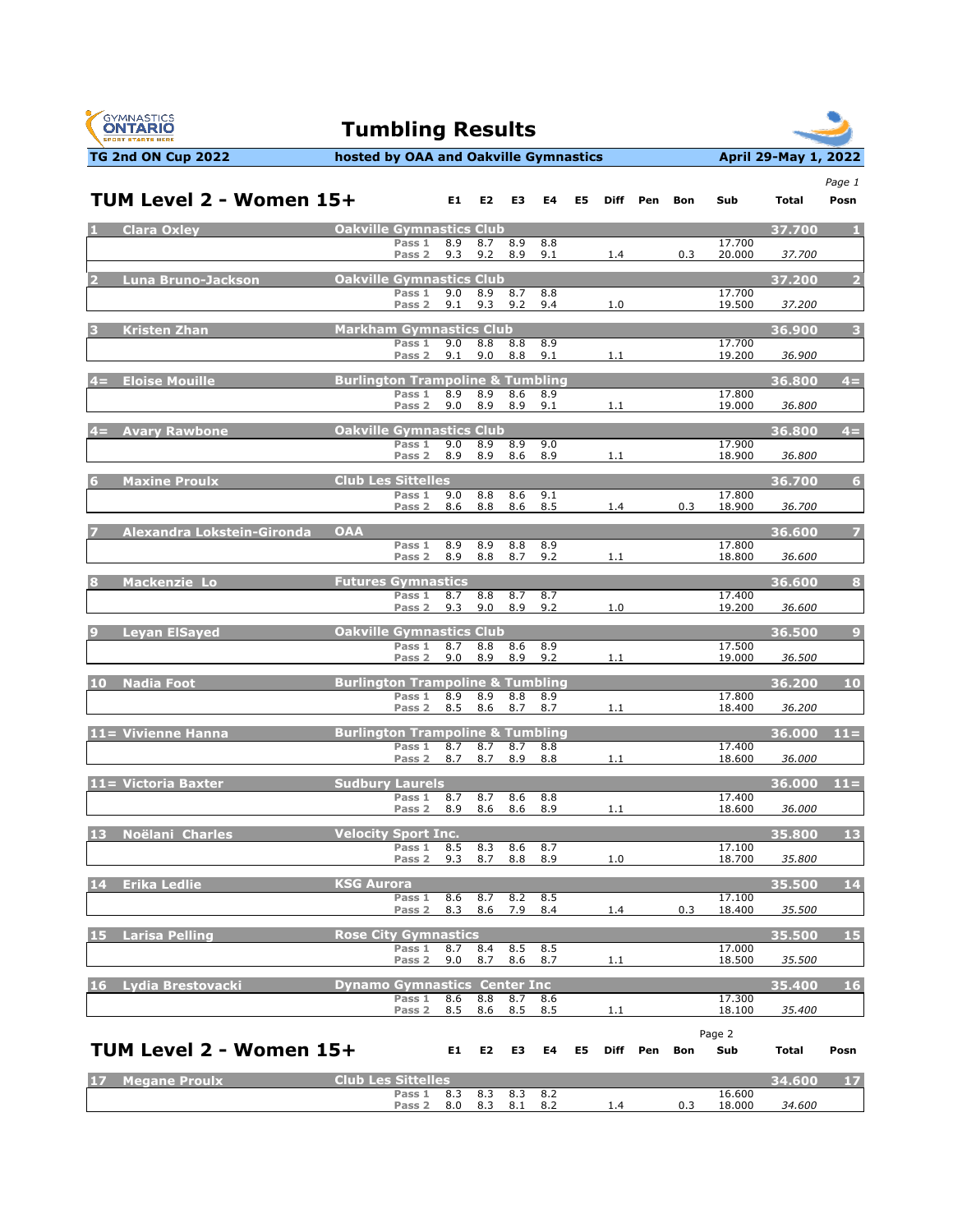| <b>18</b> | Geerts<br>$-$ and $ \sqrt{2}$ and $-$<br>. i lei i | <b>Velocity S</b><br><b>Sport Inc.</b> |     |                |     |     |         |        | 30.100 | T O<br>$\mathbb{F}^{(n)}$ |
|-----------|----------------------------------------------------|----------------------------------------|-----|----------------|-----|-----|---------|--------|--------|---------------------------|
|           |                                                    | Pass                                   | ပ…  | O <sub>1</sub> | 0.J | 8.5 |         | 16.900 |        |                           |
|           |                                                    | Pass                                   | כ.ס | כ.ס            | כ.ס | 6.3 | <u></u> | 13.200 | 30.100 |                           |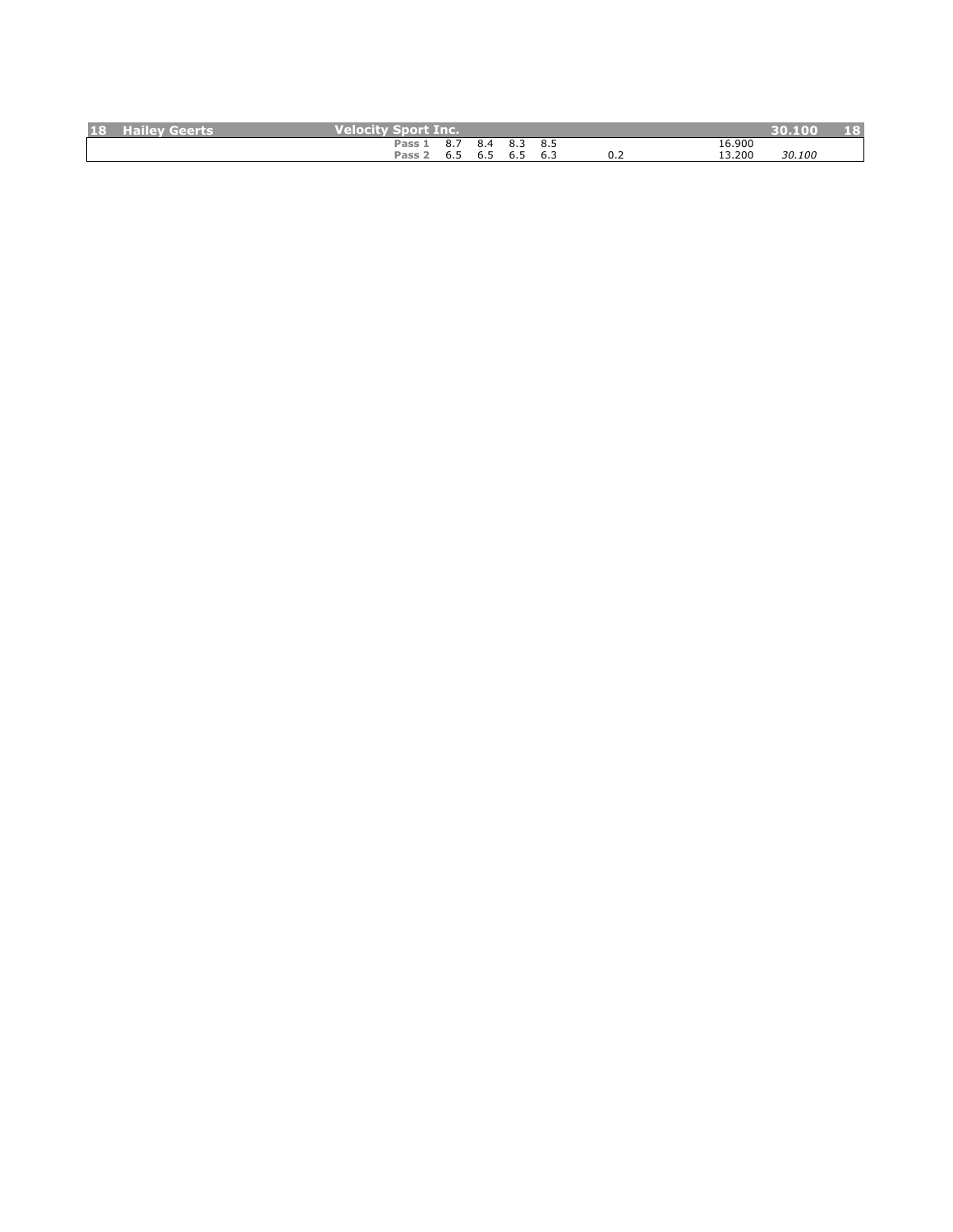



|       |                         |                                      |                                        |            |            |            |            |     |            |          |            |                  |        | Page 1                  |
|-------|-------------------------|--------------------------------------|----------------------------------------|------------|------------|------------|------------|-----|------------|----------|------------|------------------|--------|-------------------------|
|       | TUM Level 3 - Women 14U |                                      |                                        | E1 E2      |            | E3         | E4         | E5. |            | Diff Pen | <b>Bon</b> | Sub              | Total  | Posn                    |
| $1 -$ | Nadia Surjadhana        | <b>Futures Gymnastics</b>            |                                        |            |            |            |            |     |            |          |            |                  | 57.000 | $\blacksquare$          |
|       |                         |                                      | Pass 1                                 | 9.0        | 9.0        | 8.9        | 8.6        |     |            |          |            | 17.900           |        |                         |
|       |                         |                                      | Pass 2<br>Pass <sub>3</sub>            | 8.7<br>9.3 | 8.9<br>9.3 | 8.7<br>9.5 | 8.5<br>9.4 |     | 1.9<br>1.1 |          |            | 19.300<br>19.800 | 37.200 |                         |
|       |                         |                                      |                                        |            |            |            |            |     |            |          |            |                  |        |                         |
|       | <b>Arya Hughes</b>      | <b>Pulsars Gymnastics Club</b>       |                                        |            |            |            |            |     |            |          |            |                  | 56.900 | $\overline{2}$          |
|       |                         |                                      | Pass 1                                 | 8.7        | 8.9        | 8.7        | 8.7        |     |            |          |            | 17.400           |        |                         |
|       |                         |                                      | Pass 2                                 | 9.1        | 9.1        | 9.1        | 8.9        |     | 1.5        |          |            | 19.700           | 37.100 |                         |
|       |                         |                                      | Pass <sub>3</sub>                      | 9.3        | 9.4        | 9.5        | 9.6        |     | 0.9        |          |            | 19.800           |        |                         |
| 3     | <b>Sophia Fallon</b>    | <b>Futures Gymnastics</b>            |                                        |            |            |            |            |     |            |          |            |                  | 56.500 | 3                       |
|       |                         |                                      | Pass 1                                 | 8.8        | 8.9        | 8.7        | 8.5        |     |            |          |            | 17.500           |        |                         |
|       |                         |                                      | Pass 2                                 | 8.7<br>9.5 | 8.6<br>9.6 | 8.7<br>9.4 | 8.3        |     | 1.7<br>1.1 |          |            | 19.000           | 36.500 |                         |
|       |                         |                                      | Pass <sub>3</sub>                      |            |            |            | 9.4        |     |            |          |            | 20,000           |        |                         |
| 4.    | <b>Ashlyn Padusenko</b> | <b>Dynamo Gymnastics Center Inc.</b> |                                        |            |            |            |            |     |            |          |            |                  | 56.200 | $\overline{\mathbf{4}}$ |
|       |                         |                                      | Pass 1                                 | 8.4        | 8.7        | 8.5        | 8.5        |     |            |          |            | 17.000           |        |                         |
|       |                         |                                      | Pass 2<br>Pass <sub>3</sub>            | 8.4<br>9.5 | 8.5<br>9.5 | 8.2<br>9.6 | 8.6<br>9.5 |     | 1.8<br>1.5 |          |            | 18.700<br>20,500 | 35.700 |                         |
|       |                         |                                      |                                        |            |            |            |            |     |            |          |            |                  |        |                         |
| 5.    | <b>Natalie Stimers</b>  | <b>Pulsars Gymnastics Club</b>       |                                        |            |            |            |            |     |            |          |            |                  | 54.000 | $\vert 5 \vert$         |
|       |                         |                                      | Pass 1                                 | 8.5        | 8.2        | 8.3        | 8.4        |     |            |          |            | 16.700           |        |                         |
|       |                         |                                      | Pass <sub>2</sub><br>Pass <sub>3</sub> | 8.2<br>9.5 | 8.1<br>9.6 | 8.0<br>9.5 | 8.0<br>9.5 |     | 1.5        | 0.4      |            | 17.200<br>20.100 | 33.900 |                         |
|       |                         |                                      |                                        |            |            |            |            |     |            |          |            |                  |        |                         |
| 6     | <b>Lauren Cheung</b>    | <b>Futures Gymnastics</b>            |                                        |            |            |            |            |     |            |          |            |                  | 53.400 | $6\phantom{1}$          |
|       |                         |                                      | Pass 1                                 | 7.8        | 7.9        | 7.7        | 8.1        |     |            |          |            | 15.700           |        |                         |
|       |                         |                                      | Pass 2<br>Pass <sub>3</sub>            | 8.2<br>9.4 | 8.1<br>9.2 | 8.1<br>9.4 | 8.1<br>9.4 |     | 1.6<br>1.1 |          |            | 17.800<br>19.900 | 33.500 |                         |
|       |                         |                                      |                                        |            |            |            |            |     |            |          |            |                  |        |                         |
|       | <b>Ailey Hazell</b>     | <b>Velocity Sport Inc.</b>           |                                        |            |            |            |            |     |            |          |            |                  | 53.300 | $\overline{7}$          |
|       |                         |                                      | Pass 1                                 | 7.9        | 7.8        | 7.7        | 7.9        |     |            |          |            | 15.700           |        |                         |
|       |                         |                                      | Pass <sub>2</sub><br>Pass <sub>3</sub> | 7.9<br>9.4 | 8.1<br>9.4 | 8.1<br>9.4 | 8.1<br>9.5 |     | $1.5$      |          |            | 17.700<br>19.900 | 33.400 |                         |
|       |                         |                                      |                                        |            |            |            |            |     |            |          |            |                  |        |                         |
| 8     | <b>Caelyn Woods</b>     | <b>Dynamo Gymnastics Center Inc.</b> |                                        |            |            |            |            |     |            |          |            |                  | 51.800 | 8                       |
|       |                         |                                      | Pass 1                                 | 8.0        | 7.9        | 8.1        | 7.8        |     |            |          |            | 15.900           |        |                         |
|       |                         |                                      | Pass <sub>2</sub><br>Pass 3            | 7.7<br>9.3 | 7.9<br>9.1 | 7.6<br>9.2 | 7.7<br>9.1 |     | 1.5<br>1.1 | 0.4      |            | 16.500<br>19.400 | 32.400 |                         |
|       |                         |                                      |                                        |            |            |            |            |     |            |          |            |                  |        |                         |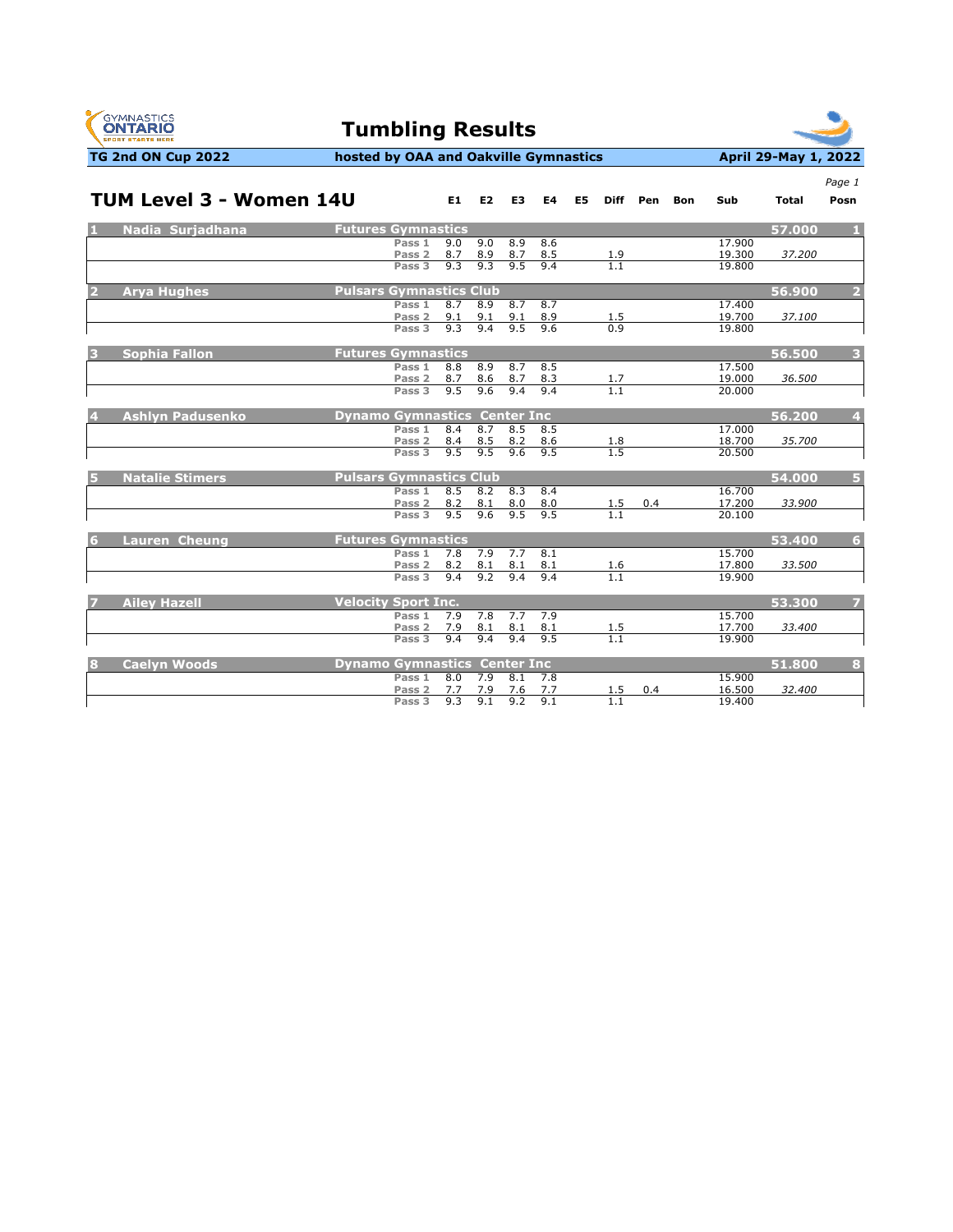



#### **TG 2nd ON Cup 2022 hosted by OAA and Oakville Gymnastics April 29-May 1, 2022**

*Page 1*

|   | TUM Level 3 - Women 15+ |                                   | E1  | E <sub>2</sub> | E3  | E4  | E5 | <b>Diff</b> | Pen | <b>Bon</b> | Sub    | <b>Total</b> | Posn                    |
|---|-------------------------|-----------------------------------|-----|----------------|-----|-----|----|-------------|-----|------------|--------|--------------|-------------------------|
|   | <b>Hayden Ashley</b>    | <b>Toronto Premier Gymnastics</b> |     |                |     |     |    |             |     |            |        | 56.500       | л                       |
|   |                         | Pass 1                            | 8.7 | 8.4            | 8.2 | 8.7 |    |             |     |            | 17.100 |              |                         |
|   |                         | Pass <sub>2</sub>                 | 9.2 | 8.8            | 8.4 | 9.0 |    | 1.5         |     |            | 19.300 | 36.400       |                         |
|   |                         | Pass $3$                          | 9.5 | 9.5            | 9.5 | 9.7 |    | 1.1         |     |            | 20.100 |              |                         |
|   | <b>Wren Picco</b>       | <b>Velocity Sport Inc.</b>        |     |                |     |     |    |             |     |            |        | 54.500       | $\overline{2}$          |
|   |                         | Pass 1                            | 8.2 | 8.0            | 8.1 | 7.9 |    |             |     |            | 16.100 |              |                         |
|   |                         | Pass 2                            | 8.3 | 8.7            | 8.5 | 8.5 |    | 1.5         |     |            | 18.500 | 34.600       |                         |
|   |                         | Pass <sub>3</sub>                 | 9.5 | 9.5            | 9.3 | 9.2 |    | 1.1         |     |            | 19.900 |              |                         |
| B | <b>Sarah Steane</b>     | <b>Futures Gymnastics</b>         |     |                |     |     |    |             |     |            |        | 53.400       | $\overline{\mathbf{3}}$ |
|   |                         | Pass 1                            | 8.4 | 8.0            | 8.0 | 8.2 |    |             |     |            | 16.200 |              |                         |
|   |                         | Pass 2                            | 8.3 | 8.6            | 8.1 | 8.1 |    | 1.5         |     |            | 17.900 | 34.100       |                         |
|   |                         | Pass <sub>3</sub>                 | 9.3 | 9.3            | 9.2 | 9.3 |    | 1.1         | 0.4 |            | 19.300 |              |                         |
|   | <b>Shelby Schwar</b>    | <b>Sudbury Laurels</b>            |     |                |     |     |    |             |     |            |        | 52.900       | $\overline{4}$          |
|   |                         | Pass 1                            | 7.9 | 7.9            | 7.6 | 7.8 |    |             |     |            | 15.700 |              |                         |
|   |                         | Pass <sub>2</sub>                 | 8.1 | 8.2            | 8.3 | 8.1 |    | 1.5         |     |            | 17.800 | 33.500       |                         |
|   |                         | Pass 3                            | 9.3 | 9.3            | 9.5 | 9.2 |    | 0.8         |     |            | 19.400 |              |                         |
| Б | <b>Aubree Kuhnen</b>    | <b>Velocity Sport Inc.</b>        |     |                |     |     |    |             |     |            |        | 52.400       | 5                       |
|   |                         | Pass 1                            | 7.3 | 7.4            | 7.4 | 7.6 |    |             |     |            | 14.800 |              |                         |
|   |                         | Pass <sub>2</sub>                 | 8.1 | 8.7            | 8.0 | 8.4 |    | 1.5         |     |            | 18,000 | 32.800       |                         |
|   |                         | Pass 3                            | 9.3 | 9.2            | 9.4 | 9.2 |    | 1.1         |     |            | 19.600 |              |                         |
| 6 | <b>Shelly Kislyuk</b>   | <b>KSG Aurora</b>                 |     |                |     |     |    |             |     |            |        | 51.300       | 6                       |
|   |                         | Pass 1                            | 7.1 | 7.5            | 6.8 | 7.0 |    |             |     |            | 14.100 |              |                         |
|   |                         | Pass <sub>2</sub>                 | 8.1 | 8.3            | 7.9 | 7.6 |    | 1.5         |     |            | 17.500 | 31.600       |                         |
|   |                         | Pass 3                            | 9.2 | 9.3            | 9.3 | 9.3 |    | 1.1         |     |            | 19.700 |              |                         |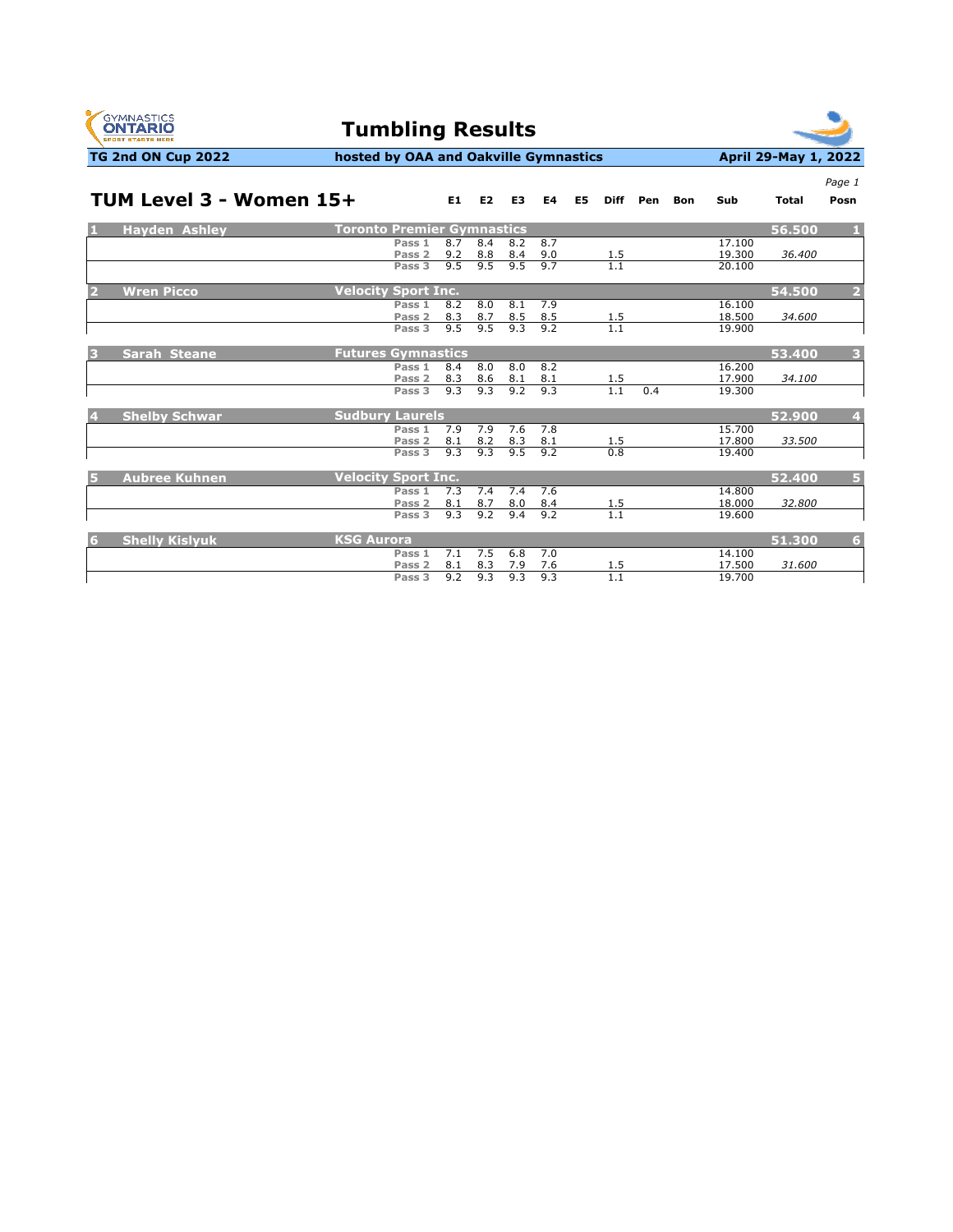



|                |                            |                                                    |            |            |                |            |    |                   |              |                  |        | Page 1         |
|----------------|----------------------------|----------------------------------------------------|------------|------------|----------------|------------|----|-------------------|--------------|------------------|--------|----------------|
|                | <b>TUM Level 4 - Women</b> |                                                    |            | E1 E2      | E3             | <b>E4</b>  | E5 |                   | Diff Pen Bon | Sub              | Total  | Posn           |
|                | <b>Evelyn Gebauer</b>      | <b>Pulsars Gymnastics Club</b>                     |            |            |                |            |    |                   |              |                  | 57.100 | $\mathbf{1}$   |
|                |                            | Pass 1<br>Pass <sub>2</sub>                        | 8.7        | 9.2        |                | 8.8 8.2    |    |                   |              | 17.500           | 37.000 |                |
|                |                            | Pass 3                                             | 8.6<br>9.2 | 8.8<br>9.5 | 8.9<br>9.3     | 8.4<br>9.5 |    | 2.1<br>1.3        |              | 19.500<br>20.100 |        |                |
|                | <b>Annelle Sciberras</b>   | <b>Rideau Gymnastics</b>                           |            |            |                |            |    |                   |              |                  | 57.000 | $\overline{2}$ |
|                |                            | Pass 1                                             | 8.6        | 8.8        | 8.7            | 8.7        |    |                   |              | 17.400           |        |                |
|                |                            | Pass 2<br>Pass 3                                   | 8.4<br>9.6 | 8.6<br>9.6 | 8.6<br>9.6     | 8.4<br>9.6 |    | 2.1<br>1.3        |              | 19.100<br>20.500 | 36.500 |                |
| 3              | <b>Ella Brideaux</b>       | <b>Burlington Trampoline &amp; Tumbling</b>        |            |            |                |            |    |                   |              |                  | 56.000 | 3              |
|                |                            | Pass 1                                             | 8.6        | 8.8        | 8.6            | 8.6        |    |                   |              | 17.200           |        |                |
|                |                            | Pass <sub>2</sub><br>Pass 3                        | 8.4<br>9.1 | 8.3<br>9.3 | 8.5<br>9.3     | 8.3<br>9.3 |    | <u>2.2</u><br>1.3 |              | 18.900<br>19.900 | 36,100 |                |
|                |                            |                                                    |            |            |                |            |    |                   |              |                  |        |                |
|                | Julia Manderson            | <b>Dynamo Gymnastics Center Inc.</b><br>Pass 1     | 8.5        | 8.7        | 8.7            | 8.7        |    |                   |              | 17.400           | 55.400 | $\overline{4}$ |
|                |                            | Pass 2                                             | 8.5        | 8.4        | 8.4            | 8.6        |    | 1.7               |              | 18.600           | 36.000 |                |
|                |                            | Pass 3                                             | 9.3        | 9.1        | 9.2            | 9.4        |    | 0.9               |              | 19.400           |        |                |
| 5.             | <b>Avery Bond</b>          | <b>Dynamo Gymnastics Center Inc.</b>               |            |            |                |            |    |                   |              |                  | 55.400 | Б              |
|                |                            | Pass 1<br>Pass <sub>2</sub>                        | 8.7<br>7.9 | 8.4<br>7.7 | 8.7<br>8.1     | 8.7<br>7.9 |    | <u>2.1</u>        |              | 17.400<br>17.900 | 35.300 |                |
|                |                            | Pass 3                                             | 9.3        | 9.3        | 9.3            | 9.3        |    | 1.5               |              | 20.100           |        |                |
| 6 <sup>1</sup> | <b>Noa Diberto</b>         | <b>Pulsars Gymnastics Club</b>                     |            |            |                |            |    |                   |              |                  | 55.200 | 6              |
|                |                            | Pass 1                                             | 8.2        | 8.4        | 8.2            | 8.7        |    |                   |              | 16.600           |        |                |
|                |                            | Pass <sub>2</sub><br>Pass 3                        | 8.2<br>9.4 | 8.3<br>9.6 | 8.3<br>9.5     | 8.4<br>9.4 |    | 2.0<br>1.1        |              | 18.600<br>20.000 | 35.200 |                |
|                | <b>Ashley White</b>        | <b>Dynamo Gymnastics Center Inc.</b>               |            |            |                |            |    |                   |              |                  | 55.100 |                |
|                |                            | Pass 1                                             | 8.0        | 8.3        | 8.1            | 8.4        |    |                   |              | 16.400           |        |                |
|                |                            | Pass 2                                             | 8.2        | 8.3        | 8.4            | 8.3        |    | 2.2               |              | 18.800           | 35.200 |                |
|                |                            | Pass 3                                             | 9.3        | 9.5        | 9.4            | 9.4        |    | 1.1               |              | 19.900           |        |                |
| 8 <sup>1</sup> | <b>Kayla Bermudez</b>      | <b>Rideau Gymnastics</b>                           |            |            |                |            |    |                   |              |                  | 55.100 | 8              |
|                |                            | Pass 1<br>Pass <sub>2</sub>                        | 8.4<br>8.1 | 8.9<br>8.0 | 8.5<br>8.3     | 8.5<br>8.2 |    |                   |              | 17.000<br>18.000 | 35.000 |                |
|                |                            | Pass 3                                             | 9.5        | 9.4        | 9.4            | 9.4        |    | 1.3               | $2.1 \t 0.4$ | 20.100           |        |                |
| 9 <sup>1</sup> | <b>Opal Krynicki</b>       | <b>Dynamo Gymnastics Center Inc.</b>               |            |            |                |            |    |                   |              |                  | 55.000 | $\overline{9}$ |
|                |                            | Pass 1                                             | 7.9        | 8.1        | 8.3            | 8.2        |    |                   |              | 16.300           |        |                |
|                |                            | Pass <sub>2</sub><br>Pass 3                        | 8.2<br>9.4 | 8.2<br>9.5 | 8.3<br>9.5     | 8.6<br>9.5 |    | 1.9<br>1.3        |              | 18.400<br>20.300 | 34.700 |                |
|                | 10 Jordyn Lewis            | <b>Pulsars Gymnastics Club</b>                     |            |            |                |            |    |                   |              |                  | 54.400 | <b>10</b>      |
|                |                            | Pass 1                                             | 8.6        | 9.0        | 8.6            | 8.8        |    |                   |              | 17.400           |        |                |
|                |                            | Pass 2<br>Pass 3                                   | 7.9<br>9.4 | 8.4<br>9.6 | 7.8<br>9.4     | 7.3<br>9.3 |    | <u>1.2</u><br>1.3 |              | 16.900<br>20.100 | 34.300 |                |
|                |                            |                                                    |            |            |                |            |    |                   |              |                  |        |                |
|                | 11 Claire Lombardi         | <b>Dynamo Gymnastics Center Inc.</b><br>Pass 1 7.8 |            |            |                |            |    |                   |              |                  | 53.500 | 11             |
|                |                            | Pass <sub>2</sub>                                  | 8.2        | 7.7<br>8.6 | 7.7 7.7<br>8.1 | 8.1        |    | 1.9               |              | 15.400<br>18.200 | 33.600 |                |
|                |                            | Pass 3                                             | 9.4        | 9.5        | 9.4            | 9.4        |    | 1.1               |              | 19.900           |        |                |
|                | 12 Brianna Annion          | <b>Dynamo Gymnastics Center Inc.</b>               |            |            |                |            |    |                   |              |                  | 53.300 | $12$           |
|                |                            | Pass 1<br>Pass 2                                   | 8.0<br>7.8 | 8.1<br>7.8 | 8.3<br>7.9     | 8.0<br>7.9 |    | 1.9               | 0.4          | 15.700<br>17.600 | 33.300 |                |
|                |                            | Pass 3                                             | 9.5        | 9.4        | 9.5            | 9.4        |    | 1.1               |              | 20.000           |        |                |
| 13             | <b>Emmalee Martin</b>      | <b>Rideau Gymnastics</b>                           |            |            |                |            |    |                   |              |                  | 52.800 | 13             |
|                |                            | Pass 1                                             | 8.0        | 8.3        | 7.7            | 8.1        |    |                   |              | 16.100           |        |                |
|                |                            | Pass 2<br>Pass 3                                   | 7.4<br>9.2 | 7.7<br>9.4 | 7.6<br>9.5     | 7.7<br>9.5 |    | <u>1.2</u><br>1.3 |              | 16.500<br>20.200 | 32.600 |                |
|                |                            |                                                    |            |            |                |            |    |                   |              |                  |        |                |
|                | 14 Isabelle Shanks         | <b>Dynamo Gymnastics Center Inc.</b><br>Pass 1     | 7.4        | 7.4        | 7.2            | 7.6        |    |                   |              | 14.800           | 50.400 | 14             |
|                |                            | Pass 2                                             | 7.3        | 7.3        | 7.4            | 7.7        |    | 1.0               |              | 15.700           | 30.500 |                |
|                |                            | Pass 3                                             | 9.5        | 9.6        | 9.5            | 9.6        |    | 0.8               |              | 19.900           |        |                |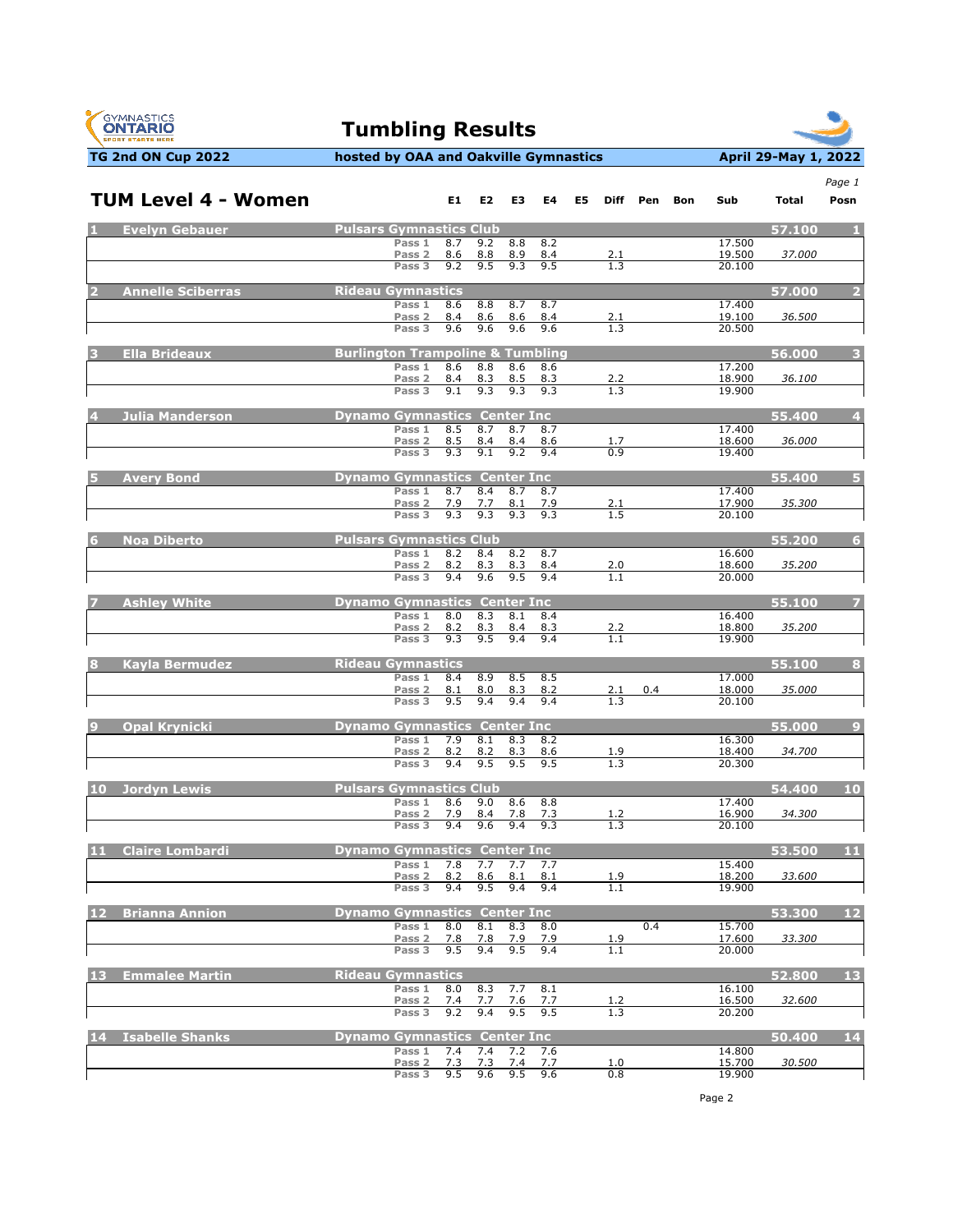#### **TUM Level 4 - Women**

**E1 E2 E3 E4 E5 Diff Pen Bon Sub Total Posn**

| 15              | <b>Faron Bailey</b>    | <b>Pulsars Gymnastics Club</b> |     |     |     |     |     |     |        | 49.500 | <b>15</b> |
|-----------------|------------------------|--------------------------------|-----|-----|-----|-----|-----|-----|--------|--------|-----------|
|                 |                        | Pass 1                         | 6.0 | 6.0 | 6.2 | 5.9 |     |     | 12.000 |        |           |
|                 |                        | Pass 2                         | 8.3 | 8.5 | 8.3 | 8.3 | 1.5 | 0.4 | 17.700 | 29.700 |           |
|                 |                        | Pass 3                         | 9.5 | 9.4 | 9.6 | 9.4 | 0.9 |     | 19.800 |        |           |
| 16 <sub>1</sub> | <b>Seynette Turner</b> | <b>Pulsars Gymnastics Club</b> |     |     |     |     |     |     |        | 47.700 | 16        |
|                 |                        | Pass 1                         | 8.0 | 8.2 | 8.1 | 8.2 |     |     | 16.300 |        |           |
|                 |                        | Pass <sub>2</sub>              | 5.1 | 52  | 52  | 5.1 | 0.7 |     | 11.000 | 27.300 |           |
|                 |                        | Pass 3                         | 9.5 | 9.6 | 9.7 | 9.7 | 1.1 |     | 20,400 |        |           |
| БU              | <b>Teja Rosevear</b>   | <b>OAA</b>                     |     |     |     |     |     |     |        | 47.400 | 17        |
|                 |                        | Pass 1                         | 51  | 52  | 5.0 | 4.8 |     |     | 10.100 |        |           |
|                 |                        | Pass 2                         | 7.9 | 8.2 | 8.1 | 8.0 | 1.5 | 0.4 | 17.200 | 27.300 |           |
|                 |                        | Pass 3                         | 9.5 | 9.6 | 9.5 | 9.5 | 1.1 |     | 20.100 |        |           |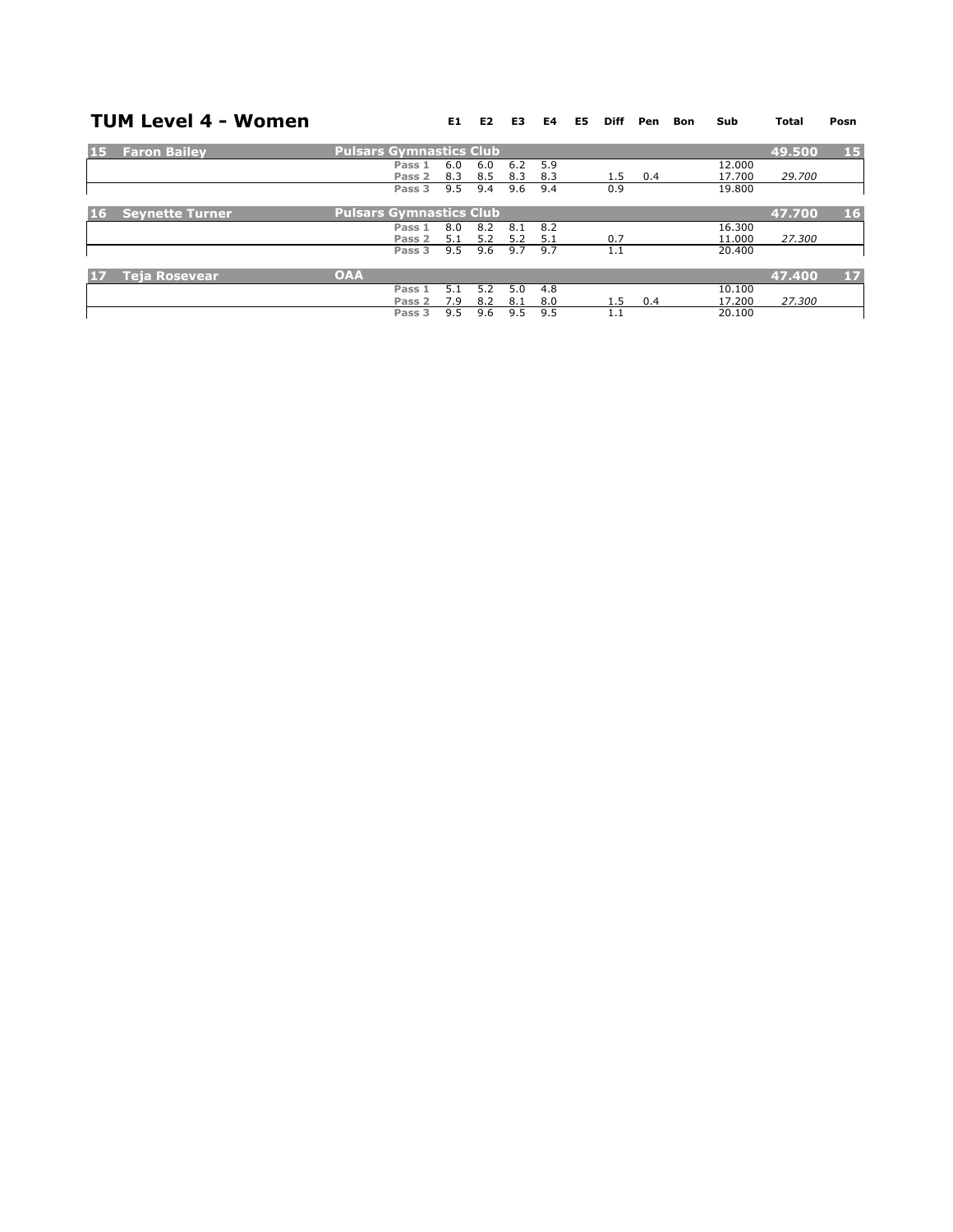



|    | <b>TUM Level 5 - Women</b>      |                                                       | E1.        | E2         | E3         | E4         | E5 | Diff       | Pen        | Bon | Sub              | Total  | Page 1<br>Posn  |
|----|---------------------------------|-------------------------------------------------------|------------|------------|------------|------------|----|------------|------------|-----|------------------|--------|-----------------|
|    |                                 |                                                       |            |            |            |            |    |            |            |     |                  |        |                 |
|    | 1 Sienna Maddalena              | <b>Oakville Gymnastics Club</b><br>Pass 1             | 8.7        | 8.5        | 8.5        | 8.4        |    | 2.1        |            |     | 19.100           | 79.400 |                 |
|    |                                 | Pass <sub>2</sub>                                     | 8.6        | 8.5        | 8.4        | 8.4        |    | 2.5        |            |     | 19.400           | 38.500 |                 |
|    |                                 | Pass 3<br>Pass 4                                      | 8.7<br>9.1 | 8.6<br>9.3 | 8.4<br>9.0 | 8.6<br>9.3 |    | 2.1<br>2.2 |            | 1.0 | 19.300<br>21.600 | 79.400 |                 |
|    |                                 |                                                       |            |            |            |            |    |            |            |     |                  |        |                 |
|    | <b>Annika Johannsen</b>         | <b>Oakville Gymnastics Club</b><br>Pass <sub>1</sub>  | 8.2        | 8.0        | 8.3        | 8.2        |    | 3.2        | 0.2        | 1.0 | 20.400           | 78.600 |                 |
|    |                                 | Pass <sub>2</sub>                                     | 7.6        | 7.5        | 7.6        | 7.7        |    | 3.2        | 0.4        |     | 18.000           | 38,400 |                 |
|    |                                 | Pass 3<br>Pass 4                                      | 7.5<br>9.1 | 7.8<br>9.2 | 7.5<br>9.3 | 7.8<br>9.3 |    | 3.2<br>2.2 |            | 1.0 | 18.500<br>21.700 | 78.600 |                 |
| 3  | <b>Kiersten Scherer</b>         | <b>Burlington Trampoline &amp; Tumbling</b>           |            |            |            |            |    |            |            |     |                  | 78.300 | в               |
|    |                                 | Pass 1                                                | 8.3        | 8.1        | 8.4        | 8.6        |    | 3.0        |            |     | 19.700           |        |                 |
|    |                                 | Pass <sub>2</sub><br>Pass 3                           | 8.3<br>8.2 | 8.1<br>8.2 | 8.1<br>8.2 | 8.0<br>8.3 |    | 3.2<br>3.0 |            |     | 19.400<br>19.400 | 39.100 |                 |
|    |                                 | Pass 4                                                | 9.2        | 9.0        | 9.1        | 9.4        |    | 1.5        |            |     | 19.800           | 78.300 |                 |
|    | <b>Anastasia Kursova</b>        | <b>Rideau Gymnastics</b>                              |            |            |            |            |    |            |            |     |                  | 78.200 | $\overline{4}$  |
|    |                                 | Pass 1                                                | 8.0        | 8.2        | 8.4        | 8.3        |    | 2.8        |            |     | 19.300           |        |                 |
|    |                                 | Pass <sub>2</sub><br>Pass 3                           | 8.6<br>8.4 | 8.3<br>8.3 | 8.0<br>8.3 | 8.6<br>8.5 |    | 2.5<br>2.8 |            |     | 19.400<br>19.500 | 38.700 |                 |
|    |                                 | Pass 4                                                | 9.2        | 9.1        | 9.3        | 9.4        |    | 1.5        |            |     | 20.000           | 78.200 |                 |
| 5. | <b>Ella Bergeron</b>            | <b>Toronto Premier Gymnastics</b>                     |            |            |            |            |    |            |            |     |                  | 77.500 | 5               |
|    |                                 | Pass 1                                                | 7.9<br>8.2 | 7.8        | 8.1<br>7.9 | 7.8        |    | 2.8<br>3.2 |            |     | 18.500           | 38.100 |                 |
|    |                                 | Pass 2<br>Pass 3                                      | 8.1        | 8.2<br>7.8 | 8.0        | 8.2<br>8.5 |    | 3.2        |            |     | 19.600<br>19.300 |        |                 |
|    |                                 | Pass 4                                                | 8.3        | 8.3        | 8.4        | 8.4        |    | 2.4        |            | 1.0 | 20.100           | 77.500 |                 |
| 6  | Sofia Burkhart                  | <b>Burlington Trampoline &amp; Tumbling</b>           |            |            |            |            |    |            |            |     |                  | 76.600 | $6\phantom{1}6$ |
|    |                                 | Pass 1<br>Pass 2                                      | 8.4<br>8.8 | 8.0<br>8.7 | 8.5<br>8.5 | 8.2<br>8.6 |    | 2.1<br>2.3 | 0.4        |     | 18.300<br>19.600 | 37.900 |                 |
|    |                                 | Pass 3                                                | 8.5        | 8.1        | 8.4<br>9.3 | 8.3        |    | 2.1        |            |     | 18.800           |        |                 |
|    |                                 | Pass 4                                                | 9.2        | 9.3        |            | 9.3        |    | 1.3        |            |     | 19.900           | 76.600 |                 |
|    | <b>Maeve McSweeney</b>          | <b>Toronto Premier Gymnastics</b>                     |            |            |            |            |    |            |            |     |                  | 74.900 | 7               |
|    |                                 | Pass 1<br>Pass <sub>2</sub>                           | 8.4<br>8.5 | 8.5<br>8.3 | 8.6<br>8.4 | 8.5<br>8.1 |    | 2.1<br>2.5 |            |     | 19.100<br>19.200 | 38.300 |                 |
|    |                                 | Pass 3                                                | 8.4        | 8.1        | 8.2        | 7.9        |    | 2.5        |            |     | 18.800           |        |                 |
|    |                                 | Pass 4                                                | 8.8        | 8.8        | 8.8        | 8.6        |    | 0.2        |            |     | 17.800           | 74.900 |                 |
|    | <b>Mackenzie Trider-Schmidt</b> | <b>Quinte Bay Gymnastics Club</b>                     |            |            |            |            |    |            |            |     |                  | 74.700 | 8               |
|    |                                 | Pass 1<br>Pass 2                                      | 8.5<br>8.3 | 7.9<br>7.9 | 8.0<br>8.5 | 7.9<br>8.0 |    | 2.1<br>2.5 | 0.4<br>0.4 |     | 17.600<br>18.400 | 36.000 |                 |
|    |                                 | Pass 3                                                | 8.6        | 8.5        | 8.2        | 8.3        |    | 2.1        |            |     | 18.900           |        |                 |
|    |                                 | Pass 4                                                | 9.3        | 9.2        | 9.3        | 9.1        |    | 1.3        |            |     | 19.800           | 74.700 |                 |
|    | <b>Maya Brabenec</b>            | <b>Oakville Gymnastics Club</b>                       |            |            |            |            |    |            |            |     |                  | 74.300 | 9               |
|    |                                 | Pass 1<br>Pass <sub>2</sub>                           | 8.7<br>8.5 | 8.4<br>8.1 | 8.4<br>8.2 | 8.5<br>7.6 |    | 2.3<br>2.1 | 0.4        |     | 19.200<br>18.000 | 37.200 |                 |
|    |                                 | Pass 3                                                | 7.5        | 7.2        | 7.4        | 7.4        |    | 2.5        | 0.2        |     | 17.100           |        |                 |
|    |                                 | Pass <sub>4</sub>                                     | 8.4        | 8.4        | 8.4        | 8.6        |    | 2.2        |            | 1.0 | 20.000           | 74.300 |                 |
| 10 | <b>Ariana Jurcic</b>            | <b>Burlington Trampoline &amp; Tumbling</b>           |            |            |            |            |    |            |            |     |                  | 72.400 | 10              |
|    |                                 | Pass 1<br>Pass <sub>2</sub>                           | 8.1<br>7.6 | 8.0<br>7.6 | 8.0<br>7.9 | 7.9<br>7.4 |    | 2.1<br>1.0 |            |     | 18.100<br>16.200 | 34.300 |                 |
|    |                                 | Pass 3<br>Pass 4                                      | 7.6<br>9.3 | 7.0<br>9.3 | 7.4<br>9.4 | 7.6<br>9.4 |    | 1.0<br>2.4 |            | 1.0 | 16.000<br>22.100 | 72.400 |                 |
|    |                                 |                                                       |            |            |            |            |    |            |            |     |                  |        |                 |
| 11 | <b>Holly Belbeck</b>            | <b>Burlington Trampoline &amp; Tumbling</b><br>Pass 1 | 8.0        | 7.9        | 8.1        | 8.1        |    | 1.8        | 2.7        |     | 15.200           | 65.800 | 11              |
|    |                                 | Pass <sub>2</sub>                                     | 7.4        | 7.4        | 7.5        | 7.8        |    | 1.2        |            |     | 16.100           | 31.300 |                 |
|    |                                 | Pass <sub>3</sub><br>Pass 4                           | 6.7<br>9.1 | 6.7<br>9.1 | 7.4<br>9.3 | 7.1<br>9.0 |    | 1.2<br>1.3 |            |     | 15.000<br>19.500 | 65.800 |                 |
| 12 | <b>Aubree Brooker</b>           | <b>Burlington Trampoline &amp; Tumbling</b>           |            |            |            |            |    |            |            |     |                  | 64.600 | 12              |
|    |                                 | Pass 1                                                | 6.8        | 6.8        | 7.0        | 6.9        |    | 2.4        |            |     | 16.100           |        |                 |
|    |                                 | Pass <sub>2</sub>                                     | 6.7<br>7.7 | 6.5        | 6.5        | 6.4        |    | 1.0        |            |     | 14.000           | 30.100 |                 |
|    |                                 | Pass 3<br>Pass 4                                      | 9.1        | 7.9<br>9.0 | 8.1<br>9.2 | 7.8<br>9.1 |    | 1.8<br>1.5 | 2.7        |     | 14.800<br>19.700 | 64.600 |                 |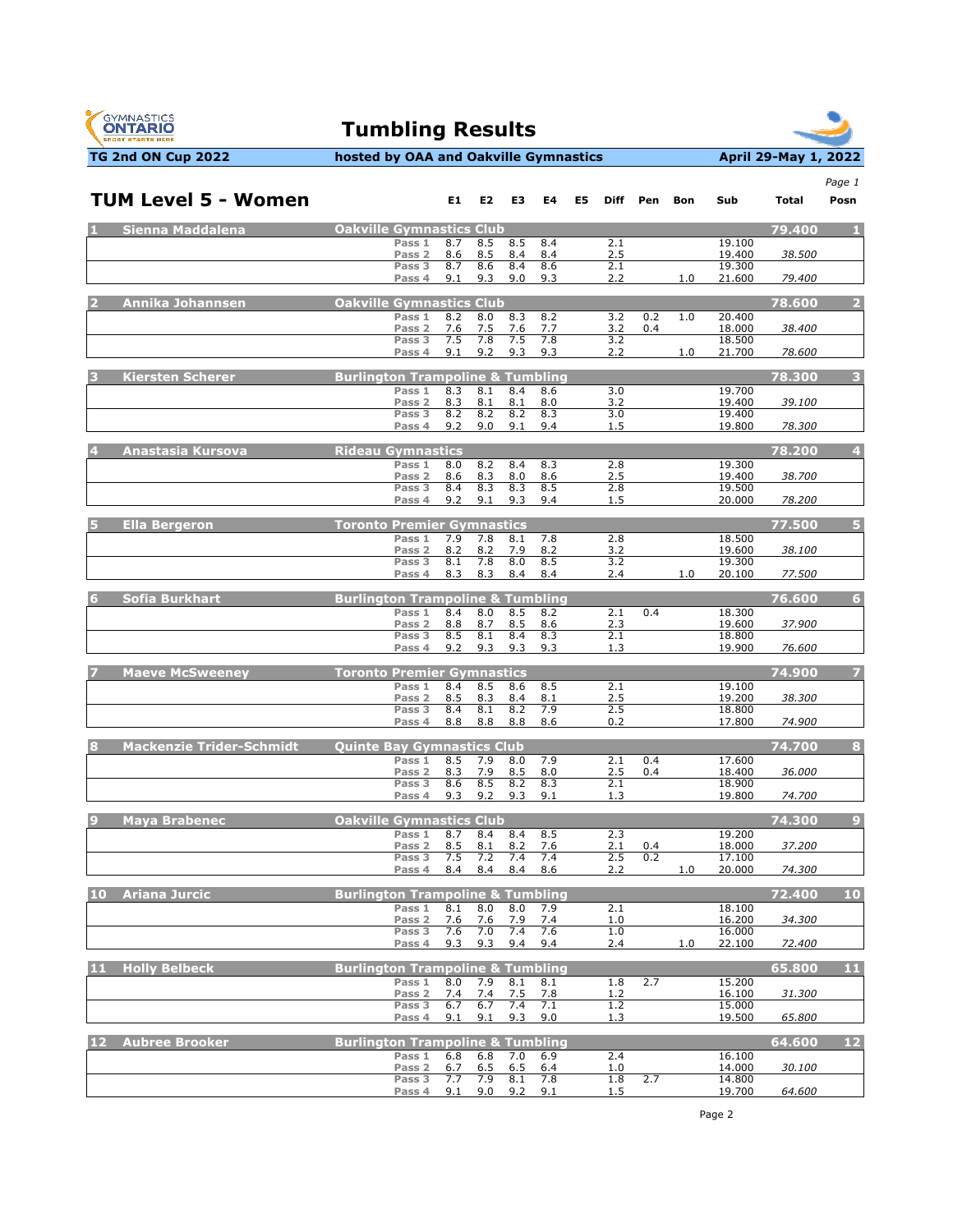#### **TUM Level 5 - Women**

| <b>TUM Level 5 - Women</b> |                                          |     | E1 E2           | <b>E3</b> |     | E4 E5 Diff Pen Bon |  | Sub    | Total  | Posn |
|----------------------------|------------------------------------------|-----|-----------------|-----------|-----|--------------------|--|--------|--------|------|
| 13 Javan Mayrand           | $\sf I$ Oakville Gymnastics Club $\sf I$ |     |                 |           |     |                    |  |        | 64.100 | 13   |
|                            | Pass 1 8.6 8.5 8.4 8.2                   |     |                 |           |     | 2.1                |  | 19.000 |        |      |
|                            | Pass 2                                   |     | 8.0 8.2 7.9 7.9 |           |     | 1.2                |  | 17.100 | 36.100 |      |
|                            | Pass 3                                   | 3.7 | 3.7 3.7         |           | 3.5 | 0.3                |  | 7.700  |        |      |
|                            | Pass 4 9.4 9.3 9.4 9.4                   |     |                 |           |     |                    |  | 20,300 | 64.100 |      |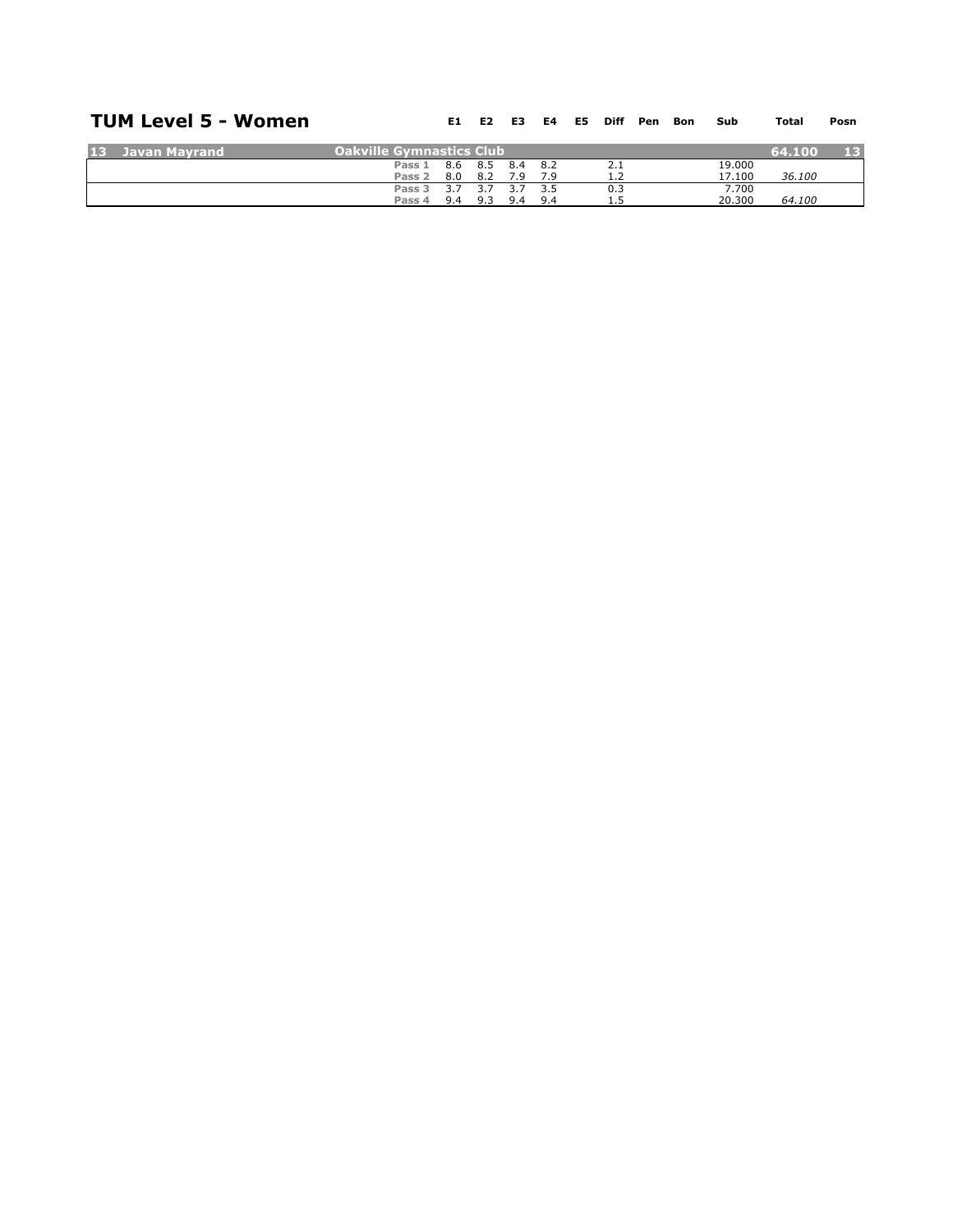



|   |                            |                                             |            |                |                |            |    |             |     |            |                  |        | Page 1         |
|---|----------------------------|---------------------------------------------|------------|----------------|----------------|------------|----|-------------|-----|------------|------------------|--------|----------------|
|   | <b>TUM Level 7 - Women</b> |                                             | E1         | E <sub>2</sub> | E <sub>3</sub> | E4         | E5 | <b>Diff</b> | Pen | <b>Bon</b> | Sub              | Total  | Posn           |
| п | <b>Courtney Bowditch</b>   | <b>Rideau Gymnastics</b>                    |            |                |                |            |    |             |     |            |                  | 82.100 |                |
|   |                            | Pass 1<br>Pass <sub>2</sub>                 | 8.6<br>7.9 | 8.4<br>7.4     | 8.9<br>8.2     | 8.6<br>8.1 |    | 4.1<br>1.9  |     | 0.3<br>0.3 | 21.600<br>18.200 | 39.800 |                |
|   |                            | Pass <sub>3</sub><br>Pass 4                 | 8.4<br>8.1 | 8.2<br>8.2     | 9.2<br>8.7     | 8.6<br>8.5 |    | 4.1<br>3.9  |     | 0.3<br>0.3 | 21.400<br>20.900 | 82.100 |                |
|   |                            |                                             |            |                |                |            |    |             |     |            |                  |        |                |
| 2 | Salma Tartoussieh          | <b>Oakville Gymnastics Club</b>             |            |                |                |            |    |             |     |            |                  | 78,000 | $\overline{2}$ |
|   |                            | Pass 1<br>Pass <sub>2</sub>                 | 8.3<br>8.3 | 8.0<br>8.1     | 8.4<br>8.2     | 8.3<br>8.3 |    | 3.4<br>3.2  | 2.0 |            | 20.000<br>17.700 | 37.700 |                |
|   |                            | Pass <sub>3</sub><br>Pass 4                 | 8.5<br>8.2 | 8.4<br>8.1     | 9.4<br>8.4     | 8.6<br>8.4 |    | 3.4<br>3.2  |     |            | 20.500<br>19.800 | 78.000 |                |
|   |                            |                                             |            |                |                |            |    |             |     |            |                  |        |                |
| 3 | <b>Julianna Milinkovic</b> | <b>Burlington Trampoline &amp; Tumbling</b> |            |                |                |            |    |             |     |            |                  | 67.000 | 3              |
|   |                            | Pass 1<br>Pass <sub>2</sub>                 | 7.9<br>5.9 | 8.1<br>5.8     | 8.1<br>5.8     | 8.3<br>5.8 |    | 3.9<br>1.6  |     | 0.3        | 20,400<br>13.200 | 33.600 |                |
|   |                            | Pass <sub>3</sub><br>Pass 4                 | 6.9<br>8.5 | 7.1<br>7.9     | 7.5<br>8.2     | 7.6<br>8.3 |    | 1.1<br>1.2  |     |            | 15.700<br>17.700 | 67.000 |                |
|   |                            |                                             |            |                |                |            |    |             |     |            |                  |        |                |
| 4 | <b>Grace Kelley</b>        | <b>Rideau Gymnastics</b>                    |            |                |                |            |    |             |     |            |                  | 57.200 | 4              |
|   |                            | Pass 1<br>Pass <sub>2</sub>                 | 8.5<br>8.5 | 8.2<br>7.9     | 8.5<br>7.9     | 8.8<br>8.2 |    | 3.2<br>2.8  |     | 0.3        | 20,200<br>19.200 | 39.400 |                |
|   |                            | Pass <sub>3</sub><br>Pass 4                 | 8.3<br>0.0 | 8.0<br>0.0     | 8.3<br>0.0     | 8.5<br>0.0 |    | 1.2<br>0.0  |     |            | 17.800<br>0.000  | 57.200 |                |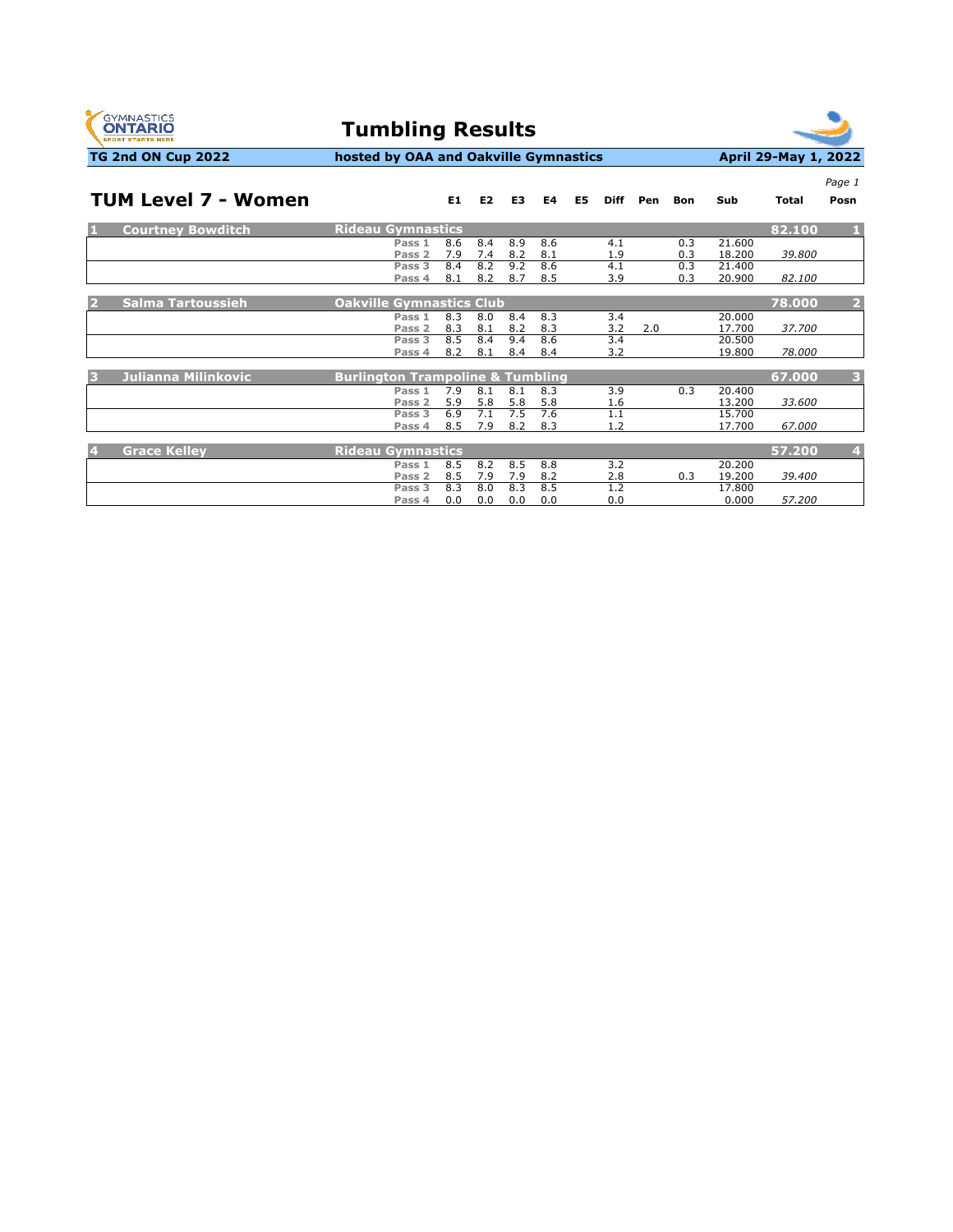| <b>GYMNASTICS</b><br><b>ONTARIO</b><br><b>SPORT STARTS HERE</b> | <b>Tumbling Results</b>               |     |                |     |     |     |             |     |     |        |                      |        |
|-----------------------------------------------------------------|---------------------------------------|-----|----------------|-----|-----|-----|-------------|-----|-----|--------|----------------------|--------|
| TG 2nd ON Cup 2022                                              | hosted by OAA and Oakville Gymnastics |     |                |     |     |     |             |     |     |        | April 29-May 1, 2022 |        |
|                                                                 |                                       |     |                |     |     |     |             |     |     |        |                      | Page 1 |
| <b>TUM Senior - Women</b>                                       |                                       | E1  | E <sub>2</sub> | E3  | E4  | E5. | <b>Diff</b> | Pen | Bon | Sub    | Total                | Posn   |
| <b>Alexandra Siminiuc</b>                                       | <b>Oakville Gymnastics Club</b>       |     |                |     |     |     |             |     |     |        | 72.500               |        |
|                                                                 | Pass 1                                | 9.4 | 9.0            | 9.5 | 9.2 |     | 1.8         | 3.8 |     | 16.600 |                      |        |
|                                                                 | Pass 2                                | 9.2 | 8.9            | 9.5 | 9.1 |     | 2.8         | 4.8 |     | 16.300 | 32,900               |        |
|                                                                 | Pass <sub>3</sub>                     | 9.5 | 9.0            | 9.7 | 9.5 |     | 1.8         | 1.8 | 0.0 | 19.000 |                      |        |
|                                                                 | Pass 4                                | 9.3 | 9.0            | 9.1 | 9.2 |     | 2.8         | 0.8 | 0.3 | 20.600 | 72.500               |        |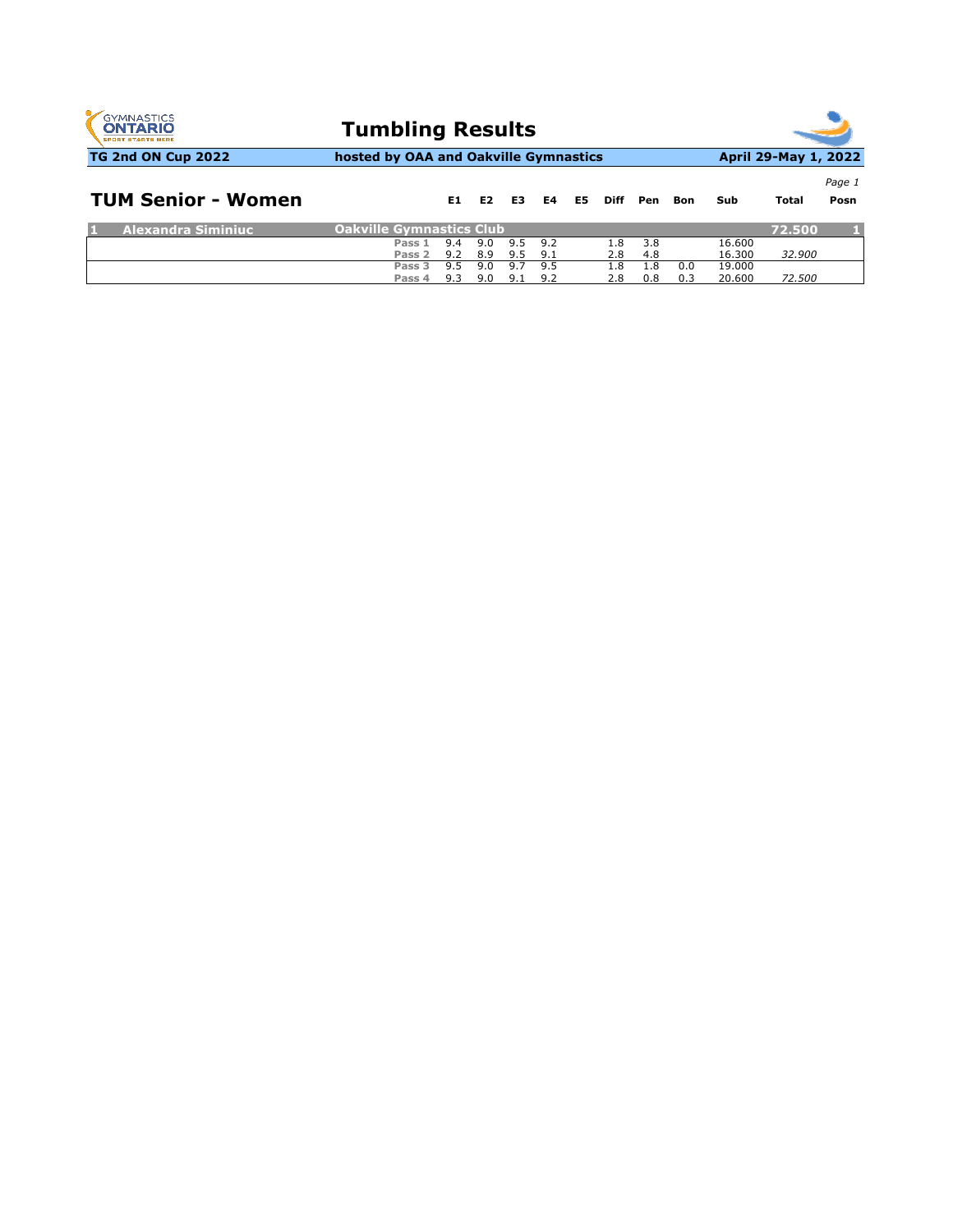

| <b>Jordan Aspinall</b>   | Rideau Gymnastics .   |                 |         |       |        | 34.900 |  |
|--------------------------|-----------------------|-----------------|---------|-------|--------|--------|--|
|                          | Pass 1                | 8.5 8.3 8.5 8.5 |         |       | 17.000 |        |  |
|                          | Pass 2                | 8.9 8.6 8.7     |         | - 8.7 | 17.900 | 34.900 |  |
|                          |                       |                 |         |       |        |        |  |
| <sup>'</sup> Gibson Tubb | ' Rideau Gymnastics . |                 |         |       |        | 34.700 |  |
|                          | Pass 1                | 8.8 8.4 8.6 8.4 |         |       | 17.000 |        |  |
|                          | Pass 2<br>8.8         |                 | 8.6 8.6 | 8.3   | 17.700 | 34.700 |  |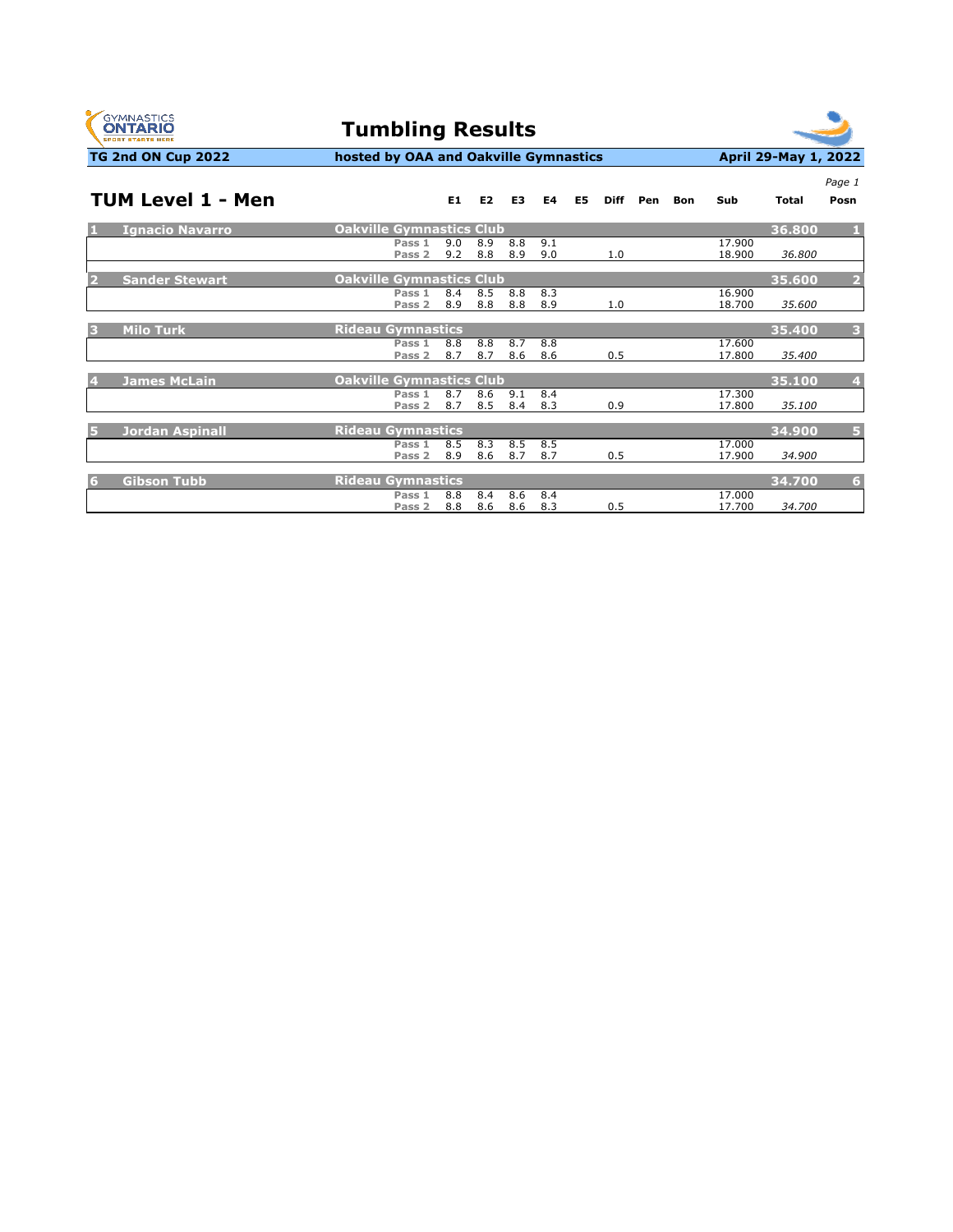|        |                  |                |            |                                                 |                                       |      |                                                     |     |            |                 | Page 1                         |
|--------|------------------|----------------|------------|-------------------------------------------------|---------------------------------------|------|-----------------------------------------------------|-----|------------|-----------------|--------------------------------|
|        | E1.              | E <sub>2</sub> | E3         | E4                                              | E5                                    | Diff | Pen                                                 | Bon | Sub        | Total           | Posn                           |
|        |                  |                |            |                                                 |                                       |      |                                                     |     |            | 38,800          |                                |
| Pass 1 | 9.4              | 9.2            | 9.1        | 9.4                                             |                                       |      |                                                     |     | 18.600     |                 |                                |
|        |                  |                |            |                                                 |                                       |      |                                                     |     |            |                 |                                |
|        | Pass 2<br>Pass 4 | 9.4<br>n.n     | 9.2<br>0.0 | <b>Tumblers Gymnastics Centre</b><br>9.0<br>0.0 | <b>Tumbling Results</b><br>9.3<br>0.0 | 0.0  | hosted by OAA and Oakville Gymnastics<br>1.4<br>0.0 | 0.0 | 0.3<br>0.0 | 20,200<br>0.000 | April 29-May 1, 2022<br>38.800 |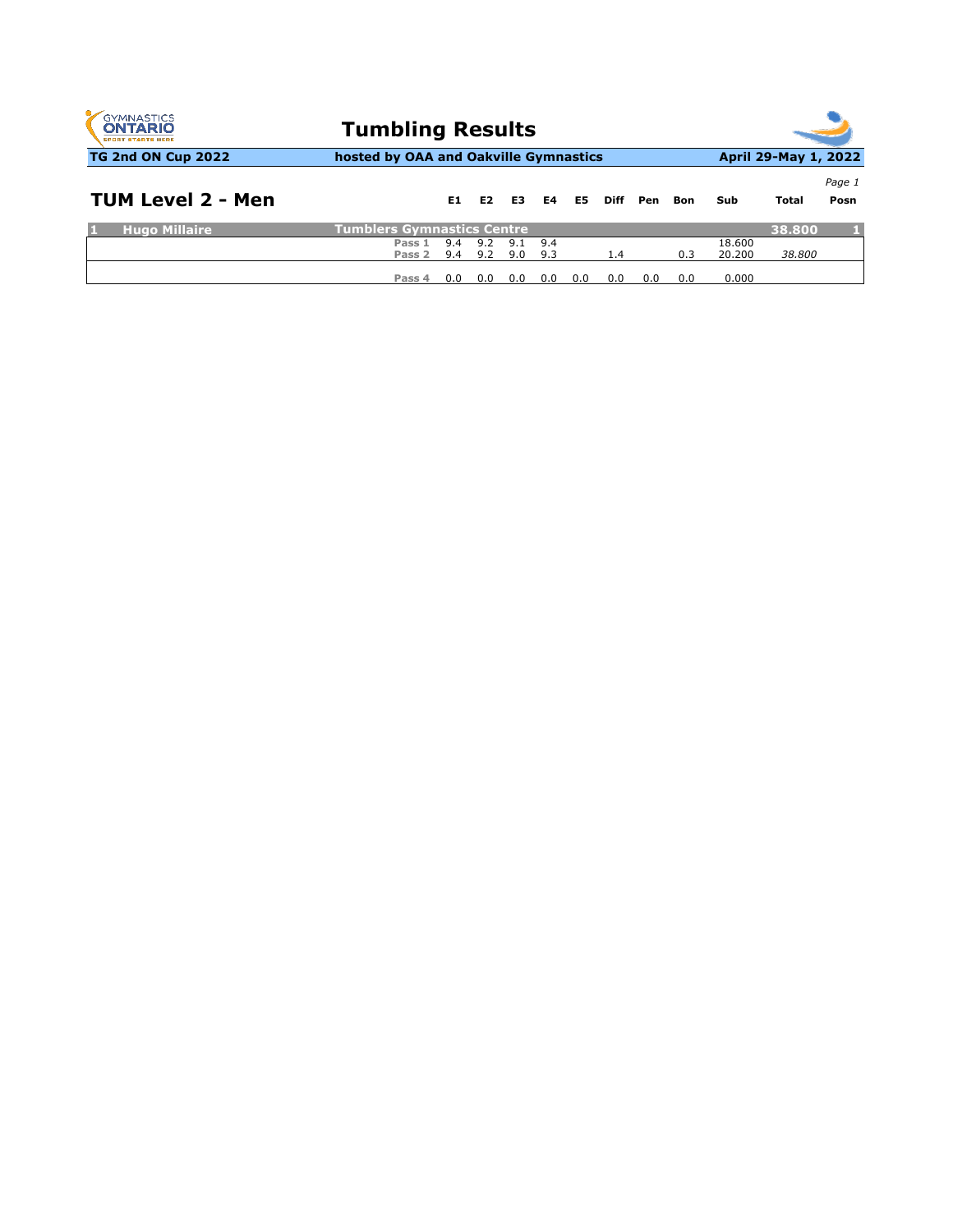



|                                      |                                                  |                   |                   |                   |                   |    |             |     |     |                           |        | Page 1                  |
|--------------------------------------|--------------------------------------------------|-------------------|-------------------|-------------------|-------------------|----|-------------|-----|-----|---------------------------|--------|-------------------------|
| <b>TUM Level 3 - Men</b>             |                                                  | E1                | E <sub>2</sub>    | E <sub>3</sub>    | E4                | E5 | <b>Diff</b> | Pen | Bon | Sub                       | Total  | Posn                    |
| <b>Jack Whittick</b><br>ШI           | <b>KSG Aurora</b>                                |                   |                   |                   |                   |    |             |     |     |                           | 57.000 | п                       |
|                                      | Pass 1<br>Pass <sub>2</sub>                      | 9.0<br>8.9        | 8.3<br>8.7        | 8.8<br>8.6        | 8.7               |    |             |     |     | 17.500<br>19.200          | 36,700 |                         |
|                                      | Pass <sub>3</sub>                                | 9.6               | 9.5               | 9.6               | 9.4<br>9.7        |    | 1.6<br>1.1  |     |     | 20.300                    |        |                         |
| <b>Ethan Roopnarine</b>              | <b>Futures Gymnastics</b>                        |                   |                   |                   |                   |    |             |     |     |                           | 56.300 | $\overline{2}$          |
|                                      | Pass 1<br>Pass <sub>2</sub>                      | 8.2<br>8.6        | 8.7<br>8.3        | 8.6<br>8.5        | 8.5<br>8.3        |    | 1.9         |     |     | 17.100<br>18.700          | 35.800 |                         |
|                                      | Pass <sub>3</sub>                                | 9.4               | 9.6               | 9.6               | 9.4               |    | 1.5         |     |     | 20.500                    |        |                         |
| <b>Adrian Riccio</b><br>B            | <b>Oakville Gymnastics Club</b>                  |                   |                   |                   |                   |    |             |     |     |                           | 54.600 | $\overline{\mathbf{3}}$ |
|                                      | Pass 1<br>Pass <sub>2</sub>                      | 8.5<br>8.5        | 8.9<br>8.2        | 8.2<br>8.4        | 7.9<br>8.2        |    | 1.5         |     |     | 16.700<br>18.100          | 34.800 |                         |
|                                      | Pass <sub>3</sub>                                | 9.5               | 9.2               | 9.5               | 9.5               |    | 0.8         |     |     | 19.800                    |        |                         |
| <b>Tayshaun Forbes</b>               | <b>OAA</b>                                       |                   |                   |                   |                   |    |             |     |     |                           | 54.200 | $\overline{4}$          |
|                                      | Pass 1<br>Pass <sub>2</sub>                      | 8.5<br>7.9        | 8.2<br>7.5        | 8.2<br>7.6        | 8.2<br>7.5        |    | 2.0         |     | 0.3 | 16.400<br>17.400          | 33.800 |                         |
|                                      | Pass <sub>3</sub>                                | 9.5               | 9.4               | 9.5               | 9.4               |    | 1.5         |     |     | 20.400                    |        |                         |
| <b>Felix-Antoine Robitaille</b><br>ы | <b>Quinte Bay Gymnastics Club</b>                |                   |                   |                   |                   |    |             |     |     |                           | 41.900 | $\overline{5}$          |
|                                      | Pass 1<br>Pass <sub>2</sub><br>Pass <sub>3</sub> | 2.8<br>7.7<br>9.0 | 2.9<br>8.1<br>9.1 | 2.8<br>7.5<br>9.1 | 2.9<br>7.8<br>9.0 |    | 1.9<br>1.1  | 0.4 |     | 5.700<br>17.000<br>19.200 | 22.700 |                         |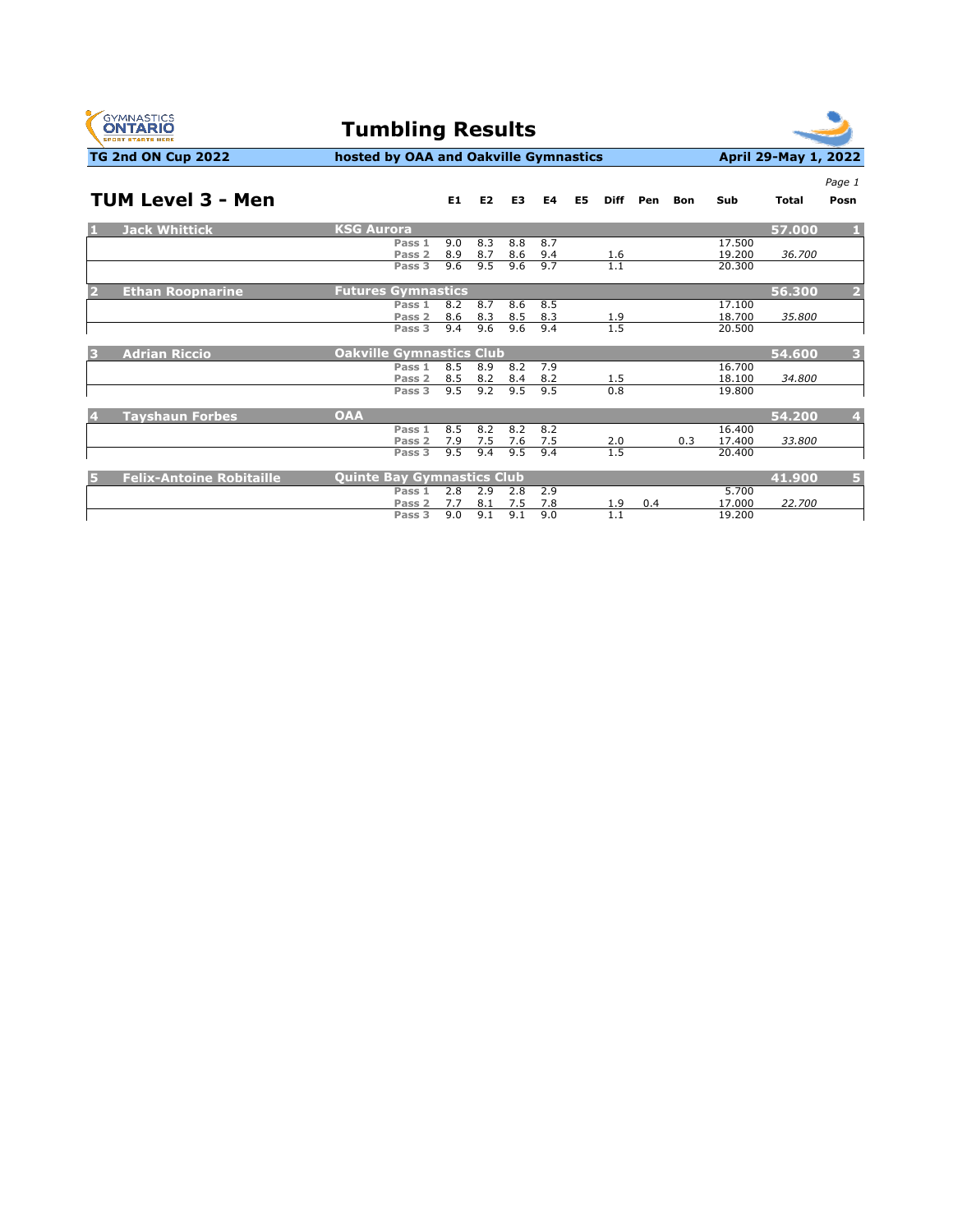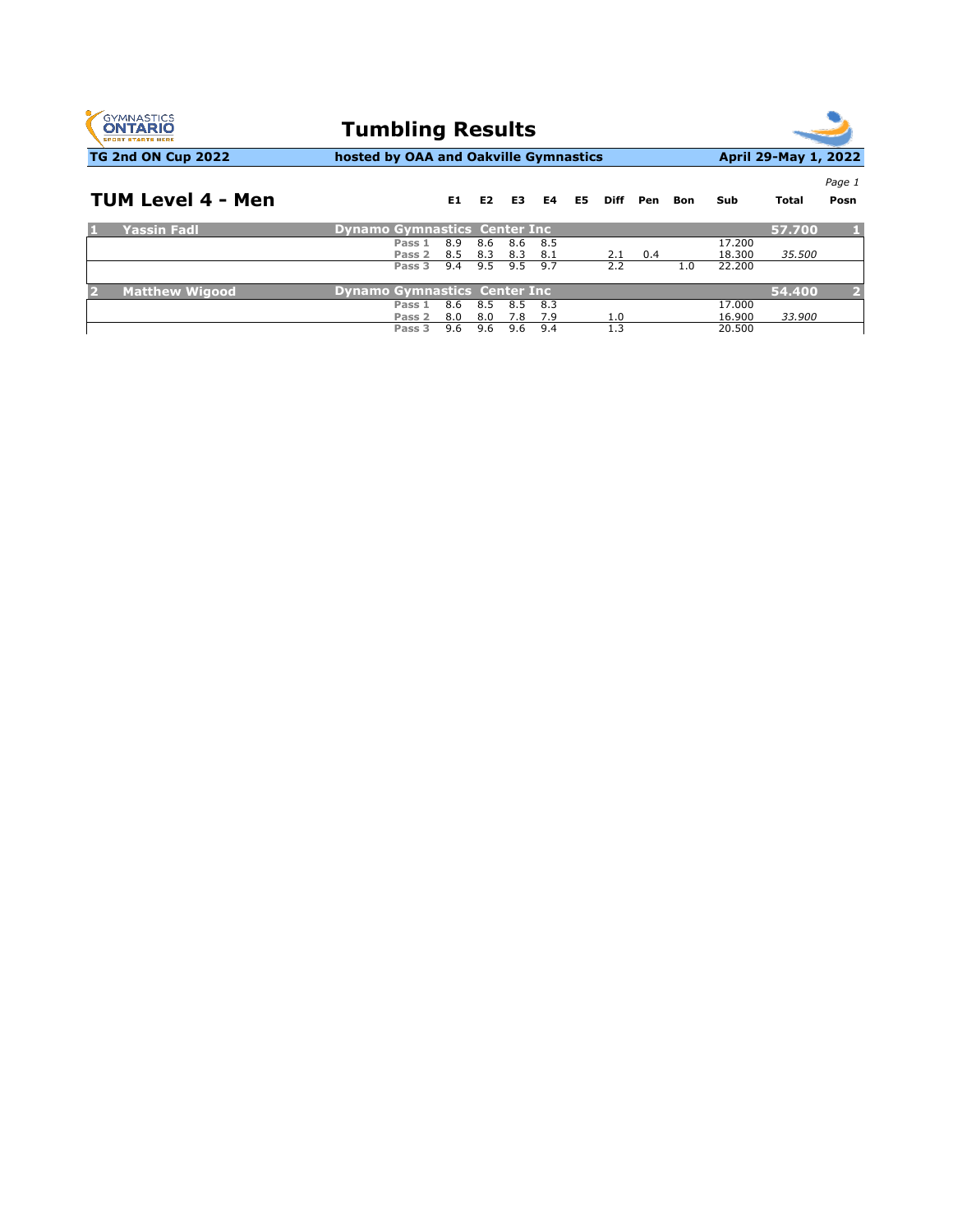



|                |                          |                                             |     |                |                    |     |    |             |     |            |        |        | Page 1          |
|----------------|--------------------------|---------------------------------------------|-----|----------------|--------------------|-----|----|-------------|-----|------------|--------|--------|-----------------|
|                | <b>TUM Level 5 - Men</b> |                                             | E1  | E <sub>2</sub> | E3                 | E4  | E5 | <b>Diff</b> | Pen | <b>Bon</b> | Sub    | Total  | Posn            |
| ы              | <b>Hector Loiselle</b>   | <b>Sudbury Laurels</b>                      |     |                |                    |     |    |             |     |            |        | 81.000 | п               |
|                |                          | Pass 1                                      | 8.5 | 8.3            | 8.6                | 8.5 |    | 3.4         | 0.2 | 1.0        | 21.200 |        |                 |
|                |                          | Pass <sub>2</sub>                           | 7.9 | 7.9            | 7.7                | 8.0 |    | 2.4         |     |            | 18,200 | 39.400 |                 |
|                |                          | Pass <sub>3</sub>                           | 7.4 | 7.4            | 7.3                | 7.4 |    | 3.9         | 0.2 | 1.0        | 19.500 |        |                 |
|                |                          | Pass 4                                      | 9.2 | 9.3            | 9.4                | 9.2 |    | 2.6         |     | 1.0        | 22.100 | 81.000 |                 |
| D              | <b>Ashton White</b>      | <b>Dynamo Gymnastics</b>                    |     |                | <b>Center Inc.</b> |     |    |             |     |            |        | 81.000 | $\overline{2}$  |
|                |                          | Pass 1                                      | 7.7 | 7.4            | 7.8                | 8.0 |    | 3.9         |     | 1.0        | 20.400 |        |                 |
|                |                          | Pass <sub>2</sub>                           | 8.3 | 8.2            | 8.2                | 8.5 |    | 3.2         |     |            | 19.700 | 40.100 |                 |
|                |                          | Pass <sub>3</sub>                           | 8.2 | 8.2            | 8.9                | 8.4 |    | 3.2         | 0.2 |            | 19.600 |        |                 |
|                |                          | Pass 4                                      | 9.1 | 8.9            | 9.1                | 9.0 |    | 2.2         |     | 1.0        | 21.300 | 81.000 |                 |
|                |                          |                                             |     |                |                    |     |    |             |     |            |        |        |                 |
| E              | <b>Haydon Barta</b>      | <b>Rideau Gymnastics</b>                    |     |                |                    |     |    |             |     |            |        | 78.400 | 3               |
|                |                          | Pass 1                                      | 8.0 | 7.9            | 8.0                | 8.0 |    | 3.2         |     | 1.0        | 20,200 |        |                 |
|                |                          | Pass <sub>2</sub>                           | 8.4 | 8.1            | 8.2                | 8.7 |    | 2.1         |     |            | 18.700 | 38.900 |                 |
|                |                          | Pass <sub>3</sub>                           | 8.7 | 8.5            | 8.3                | 9.0 |    | 2.1         |     |            | 19.300 |        |                 |
|                |                          | Pass 4                                      | 8.6 | 8.5            | 8.5                | 8.5 |    | 2.2         |     | 1.0        | 20,200 | 78.400 |                 |
|                |                          |                                             |     |                |                    |     |    |             |     |            |        |        |                 |
| $\overline{4}$ | <b>Michael McFarlane</b> | <b>Quinte Bay Gymnastics Club</b>           |     |                |                    |     |    |             |     |            |        | 78.200 | $\overline{4}$  |
|                |                          | Pass 1                                      | 8.5 | 8.1            | 8.2                | 8.1 |    | 2.3         |     |            | 18.600 |        |                 |
|                |                          | Pass <sub>2</sub>                           | 8.6 | 8.2            | 8.8                | 8.7 |    | 2.5         |     |            | 19.800 | 38.400 |                 |
|                |                          | Pass <sub>3</sub>                           | 8.6 | 8.3            | 8.7                | 8.7 |    | 2.5         |     |            | 19.800 |        |                 |
|                |                          | Pass 4                                      | 9.5 | 9.4            | 9.5                | 9.4 |    | 1.3         | 0.2 |            | 20,000 | 78.200 |                 |
|                |                          |                                             |     |                |                    |     |    |             |     |            |        |        |                 |
| Б              | <b>Andrew Graham</b>     | <b>Burlington Trampoline &amp; Tumbling</b> |     |                |                    |     |    |             |     |            |        | 76.600 | $\vert 5 \vert$ |
|                |                          | Pass 1                                      | 8.6 | 8.2            | 9.4                | 8.2 |    | 3.2         |     | 0.3        | 20.300 |        |                 |
|                |                          | Pass <sub>2</sub>                           | 7.9 | 7.6            | 7.5                | 7.6 |    | 2.8         | 0.2 |            | 17.800 | 38.100 |                 |
|                |                          | Pass <sub>3</sub>                           | 8.3 | 7.9            | 7.6                | 8.6 |    | 2.4         | 0.2 |            | 18,400 |        |                 |
|                |                          | Pass 4                                      | 9.4 | 9.4            | 9.2                | 9.2 |    | 1.5         |     |            | 20.100 | 76.600 |                 |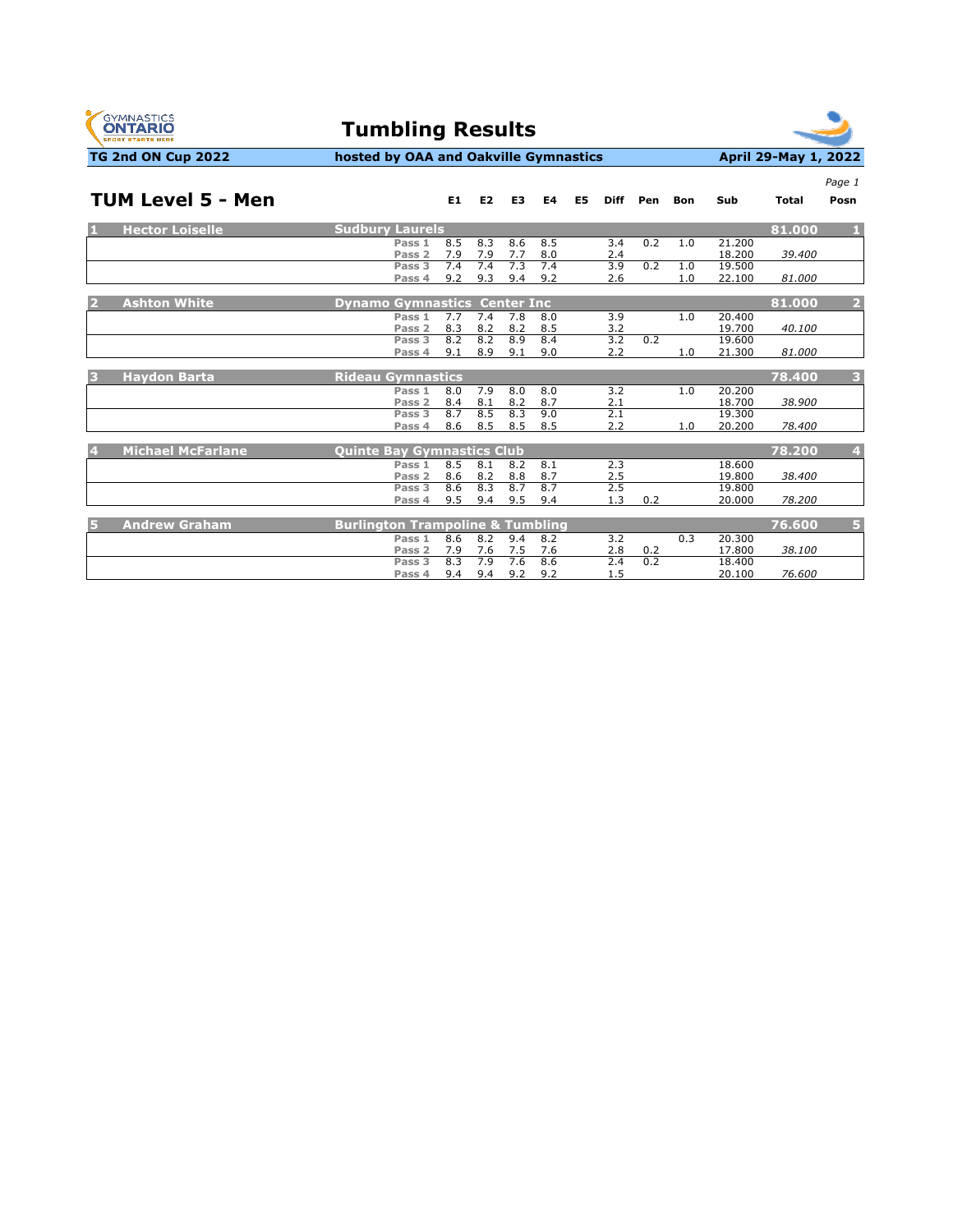| <b>GYMNASTICS</b><br><b>ONTARIO</b><br><b>SPORT STARTS HERE</b> | <b>Tumbling Results</b>               |     |                |     |     |    |             |     |     |        |                      |                |
|-----------------------------------------------------------------|---------------------------------------|-----|----------------|-----|-----|----|-------------|-----|-----|--------|----------------------|----------------|
| <b>TG 2nd ON Cup 2022</b>                                       | hosted by OAA and Oakville Gymnastics |     |                |     |     |    |             |     |     |        | April 29-May 1, 2022 |                |
| <b>TUM Level 7 - Men</b>                                        |                                       | E1. | E <sub>2</sub> | E3  | E4  | E5 | <b>Diff</b> | Pen | Bon | Sub    | Total                | Page 1<br>Posn |
| <b>Connor MacDonald</b>                                         | <b>Sudbury Laurels</b>                |     |                |     |     |    |             |     |     |        | 82.200               |                |
|                                                                 | Pass 1                                | 7.5 | 7.5            | 79  | 7.1 |    | 4.1         |     | 0.3 | 19.100 |                      |                |
|                                                                 | Pass 2                                | 8.4 | 8.6            | 8.4 | 9.1 |    | 3.6         |     |     | 20,600 | 39.700               |                |
|                                                                 | Pass <sub>3</sub>                     | 8.2 | 8.5            | 8.3 | 8.6 |    | 4.1         | 0.2 | 0.3 | 21.000 |                      |                |
|                                                                 | Pass 4                                | 8.2 | 8.3            | 8.0 | 8.1 |    | 4.6         |     | 0.6 | 21.500 | 82.200               |                |